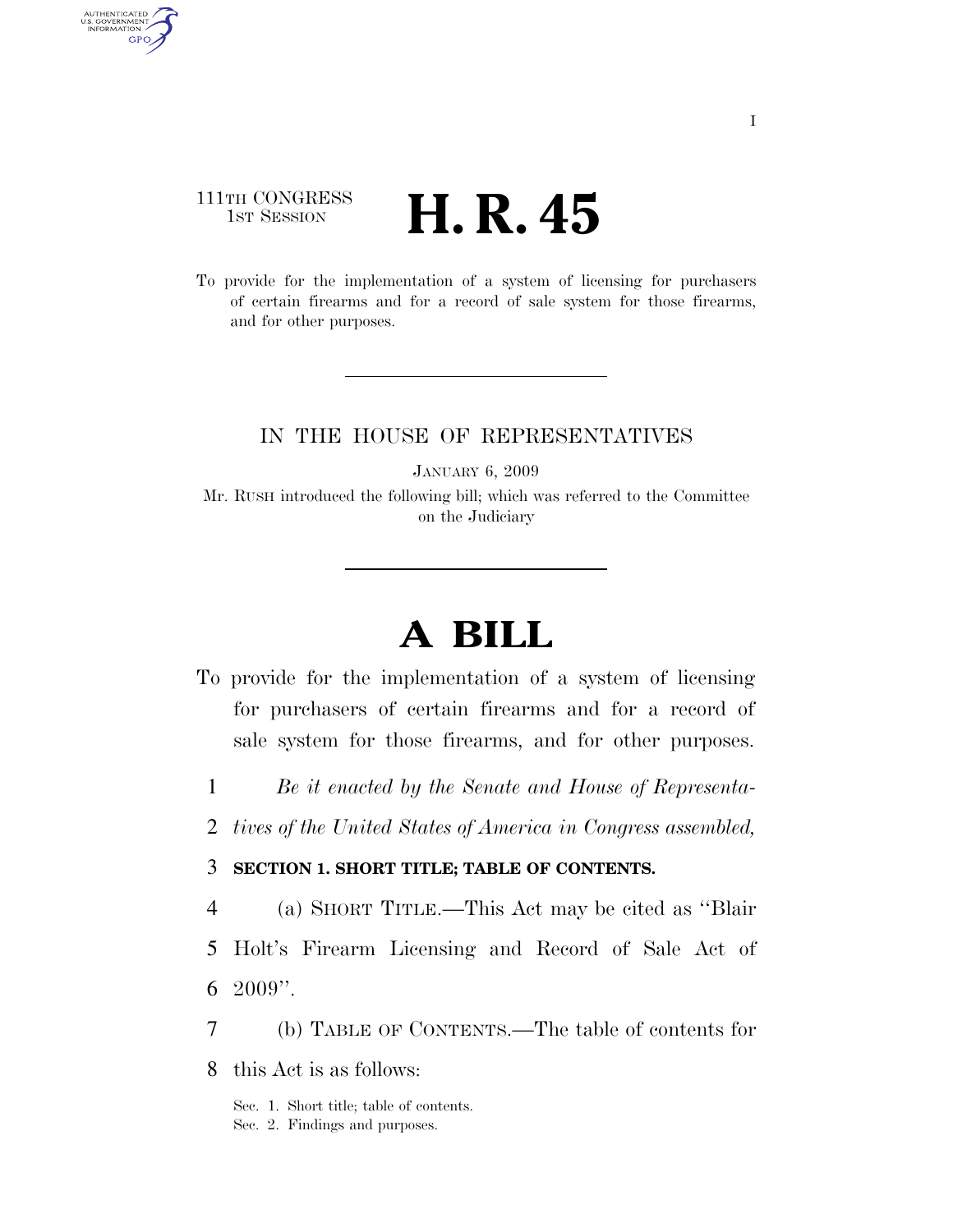Sec. 3. Definitions.

### TITLE I—LICENSING

2

- Sec. 101. Licensing requirement.
- Sec. 102. Application requirements.
- Sec. 103. Issuance of license.
- Sec. 104. Renewal of license.
- Sec. 105. Revocation of license.

#### TITLE II—RECORD OF SALE OR TRANSFER

- Sec. 201. Sale or transfer requirements for qualifying firearms.
- Sec. 202. Firearm records.

#### TITLE III—ADDITIONAL PROHIBITIONS

- Sec. 301. Universal background check requirement.
- Sec. 302. Failure to maintain or permit inspection of records.
- Sec. 303. Failure to report loss or theft of firearm.
- Sec. 304. Failure to provide notice of change of address.
- Sec. 305. Child access prevention.

#### TITLE IV—ENFORCEMENT

- Sec. 401. Criminal penalties.
- Sec. 402. Regulations.
- Sec. 403. Inspections.
- Sec. 404. Orders.
- Sec. 405. Injunctive enforcement.

### TITLE V—FIREARM INJURY INFORMATION AND RESEARCH

Sec. 501. Duties of the Attorney General.

### TITLE VI—EFFECT ON STATE LAW

- Sec. 601. Effect on State law.
- Sec. 602. Certification of State firearm licensing systems and State firearm record of sale systems.

### TITLE VII—RELATIONSHIP TO OTHER LAW

Sec. 701. Subordination to Arms Export Control Act.

#### TITLE VIII—INAPPLICABILITY

Sec. 801. Inapplicability to governmental authorities.

#### TITLE IX—EFFECTIVE DATE

Sec. 901. Effective date of amendments.

### 1 **SEC. 2. FINDINGS AND PURPOSES.**

2 (a) FINDINGS.—Congress finds that—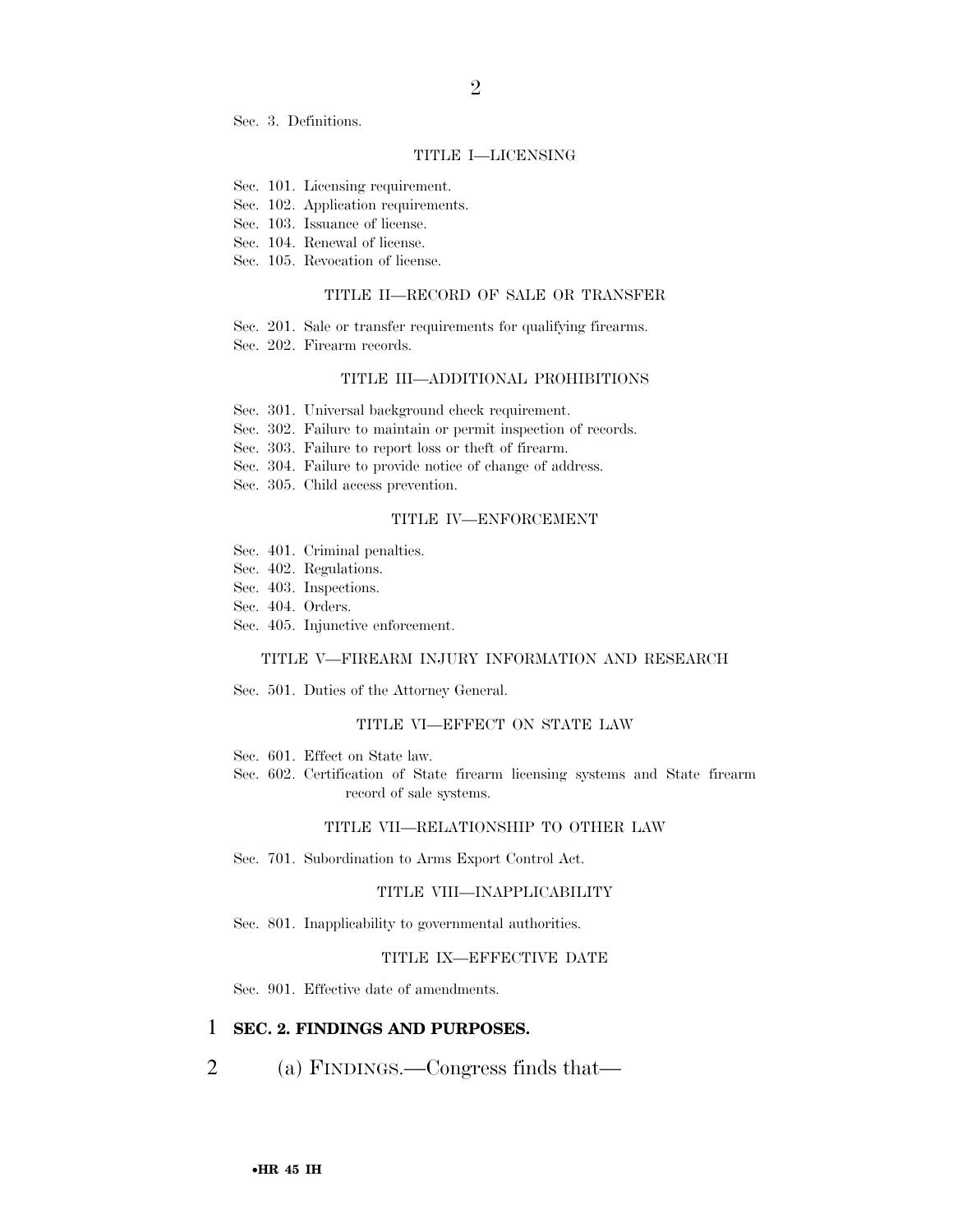(1) the manufacture, distribution, and importa- tion of firearms is inherently commercial in nature; (2) firearms regularly move in interstate com- merce; (3) to the extent that firearms trafficking is intrastate in nature, it arises out of and is substan- tially connected with a commercial transaction, which, when viewed in the aggregate, substantially affects interstate commerce; (4) because the intrastate and interstate traf- ficking of firearms are so commingled, full regula- tion of interstate commerce requires the incidental regulation of intrastate commerce; (5) gun violence in the United States is associ- ated with the majority of homicides, over half the suicides, and two-thirds of non-fatal violent injuries; and (6) on the afternoon of May 10, 2007, Blair Holt, a junior at Julian High School in Chicago, was killed on a public bus riding home from school when he used his body to shield a girl who was in the line of fire after a young man boarded the bus and start-

ed shooting.

 (b) SENSE OF THE CONGRESS.—It is the sense of the Congress that—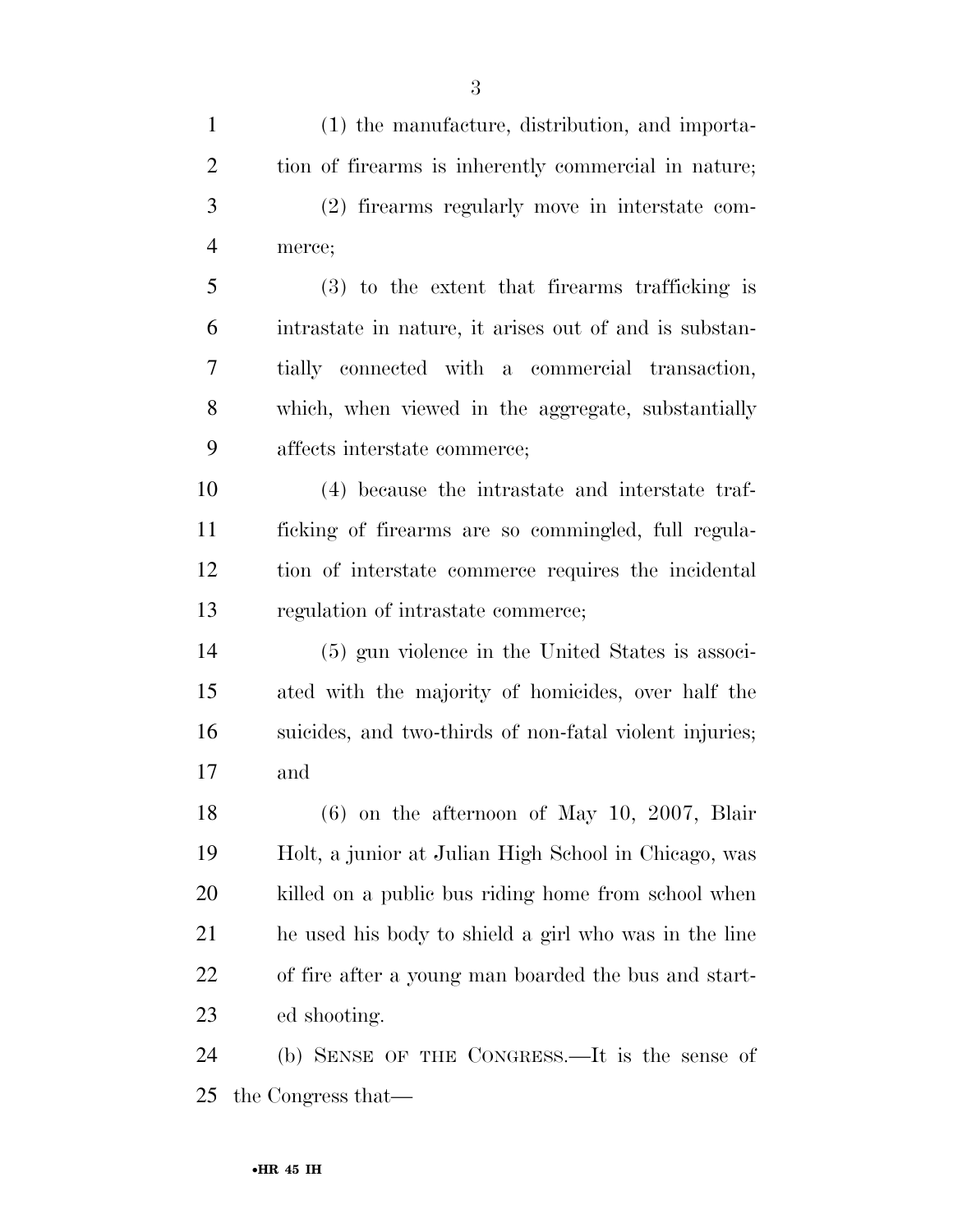(1) firearms trafficking is prevalent and wide- spread in and among the States, and it is usually impossible to distinguish between intrastate traf-ficking and interstate trafficking; and

 (2) it is in the national interest and within the role of the Federal Government to ensure that the regulation of firearms is uniform among the States, 8 that law enforcement can quickly and effectively trace firearms used in crime, and that firearms own- ers know how to use and safely store their firearms. (c) PURPOSES.—The purposes of this Act and the amendments made by this Act are—

 (1) to protect the public against the unreason- able risk of injury and death associated with the un- recorded sale or transfer of qualifying firearms to criminals and youth;

 (2) to ensure that owners of qualifying firearms are knowledgeable in the safe use, handling, and storage of those firearms;

 (3) to restrict the availability of qualifying fire- arms to criminals, youth, and other persons prohib-ited by Federal law from receiving firearms; and

 (4) to facilitate the tracing of qualifying fire- arms used in crime by Federal and State law en-forcement agencies.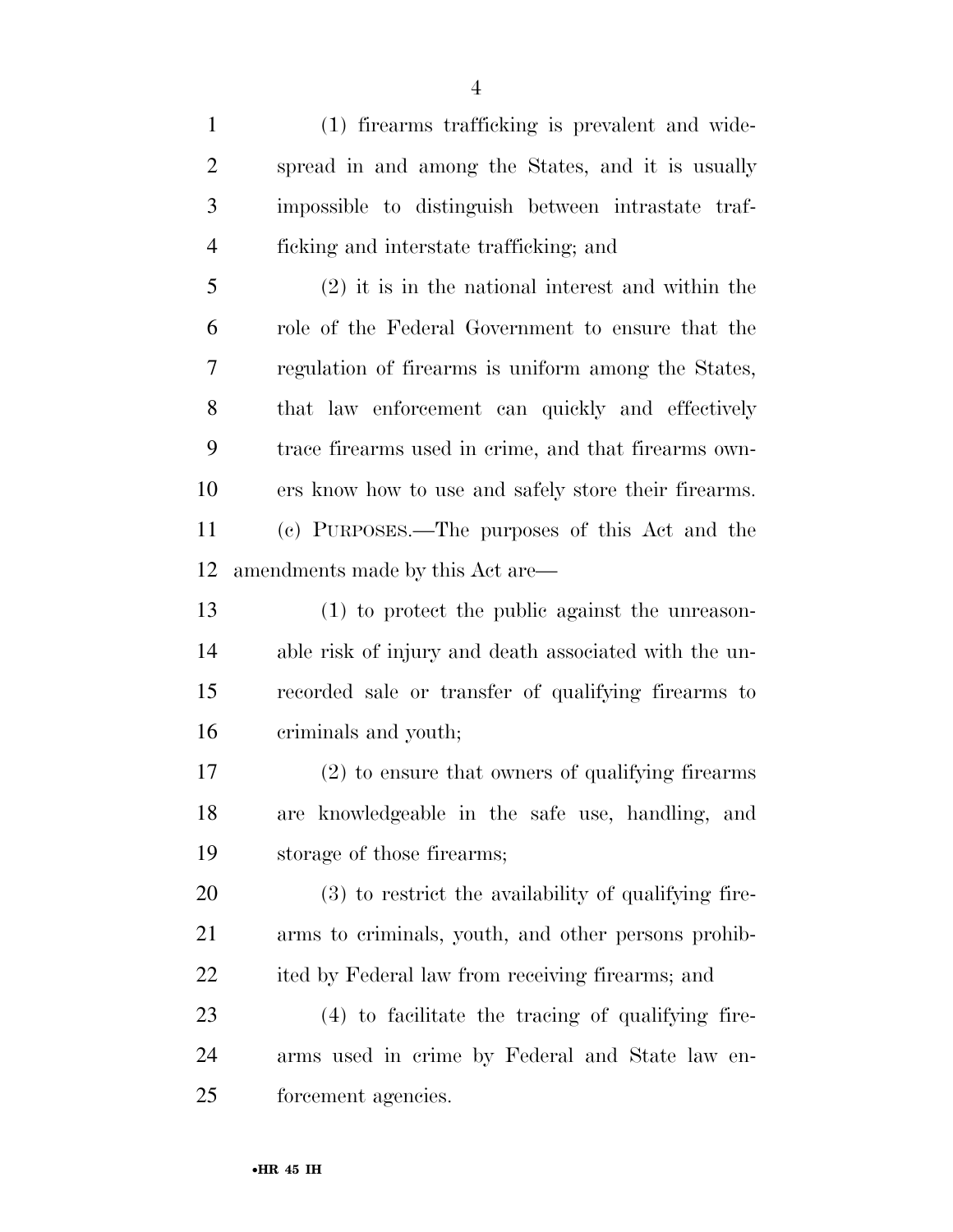## **SEC. 3. DEFINITIONS.**

| $\overline{2}$ | (a) IN GENERAL.—In this Act:                            |
|----------------|---------------------------------------------------------|
| 3              | (1) FIREARM; LICENSED DEALER; LICENSED                  |
| $\overline{4}$ | MANUFACTURER; STATE.—The terms "firearm", "li-          |
| 5              | censed dealer", "licensed manufacturer",<br>and         |
| 6              | "State" have the meanings given those terms in sec-     |
| 7              | tion $921(a)$ of title 18, United States Code.          |
| 8              | (2) QUALIFYING FIREARM.—The term "quali-                |
| 9              | fying firearm" has the meaning given the term in        |
| 10             | section $921(a)$ of title 18, United States Code, as    |
| 11             | amended by subsection (b) of this section.              |
| 12             | (b) AMENDMENT TO TITLE 18, UNITED STATES                |
| 13             | CODE.—Section $921(a)$ of title 18, United States Code, |
| 14             | is amended by adding at the end the following:          |
| 15             | " $(36)$ The term 'qualifying firearm'—                 |
| 16             | $\lq\lq$ means—                                         |
| 17             | $\lq\lq$ (i) any handgun; or                            |
| 18             | "(ii) any semiautomatic firearm that                    |
| 19             | can accept any detachable ammunition                    |
| 20             | feeding device; and                                     |
| 21             | $\lq\lq$ does not include any antique.".                |
| 22             | <b>TITLE I-LICENSING</b>                                |
| 23             | SEC. 101. LICENSING REQUIREMENT.                        |
| 24             | Section 922 of title 18, United States Code, is         |
| 25             | amended by adding at the end the following:             |
| 26             | "(aa) FIREARM LICENSING REQUIREMENT.—                   |
|                | $\bullet$ HR 45 IH                                      |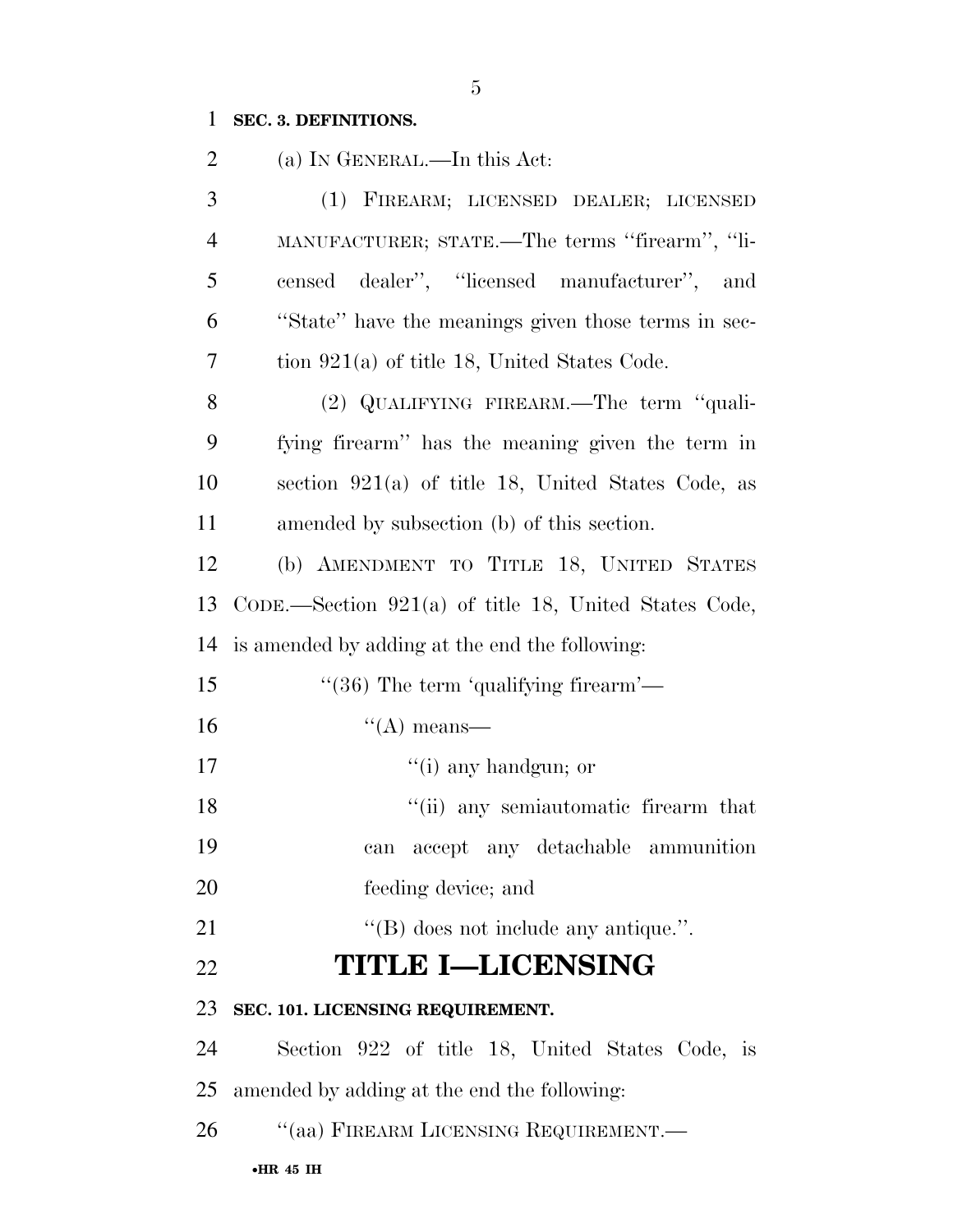| $\mathbf{1}$   | " $(1)$ IN GENERAL.—It shall be unlawful for any      |
|----------------|-------------------------------------------------------|
| $\overline{2}$ | person other than a licensed importer, licensed man-  |
| 3              | ufacturer, licensed dealer, or licensed collector to  |
| $\overline{4}$ | possess a qualifying firearm on or after the applica- |
| 5              | ble date, unless that person has been issued a fire-  |
| 6              | arm license—                                          |
| 7              | "(A) under title I of Blair Holt's Firearm            |
| 8              | Licensing and Record of Sale Act of 2009,             |
| 9              | which license has not been invalidated or re-         |
| 10             | voked under that title; or                            |
| 11             | $\lq\lq$ (B) pursuant to a State firearm licensing    |
| 12             | and record of sale system certified under sec-        |
| 13             | tion 602 of Blair Holt's Firearm Licensing and        |
| 14             | Record of Sale Act of 2009, which license has         |
| 15             | not been invalidated or revoked under State           |
| 16             | law.                                                  |
| 17             | "(2) APPLICABLE DATE.—In this subsection,             |
| 18             | the term 'applicable date' means—                     |
| 19             | "(A) with respect to a qualifying firearm             |
| 20             | that is acquired by the person before the date        |
| 21             | of the enactment of Blair Holt's Firearm Li-          |
| 22             | censing and Record of Sale Act of 2009, 2             |
| 23             | years after such date of enactment; and               |
| 24             | "(B) with respect to a qualifying firearm             |
| 25             | that is acquired by the person on or after the        |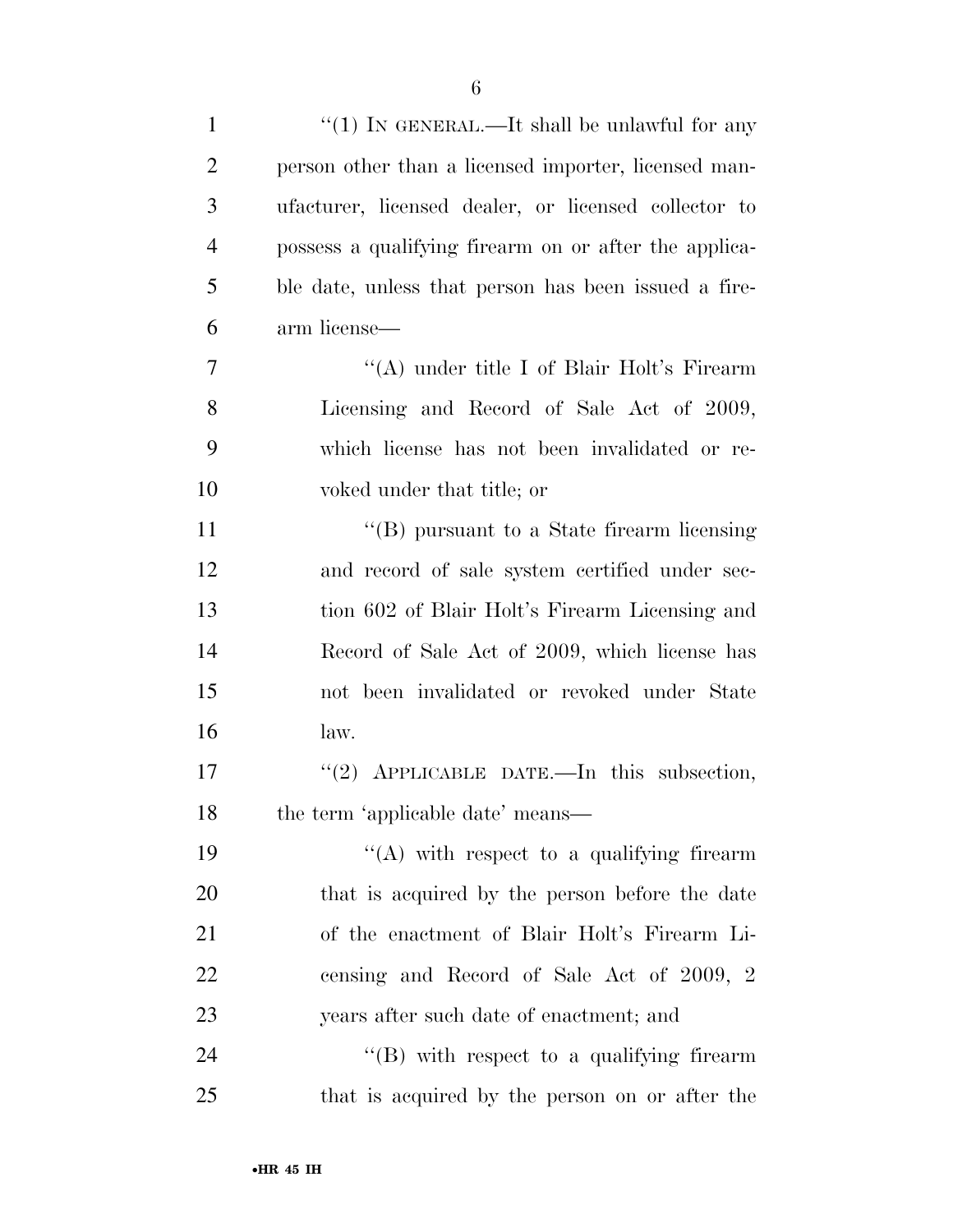date of the enactment of Blair Holt's Firearm Licensing and Record of Sale Act of 2009, 1 year after such date of enactment.''.

### **SEC. 102. APPLICATION REQUIREMENTS.**

 (a) IN GENERAL.—In order to be issued a firearm license under this title, an individual shall submit to the Attorney General (in accordance with the regulations pro- mulgated under subsection (b)) an application, which shall include—

 (1) a current, passport-sized photograph of the applicant that provides a clear, accurate likeness of the applicant;

 (2) the name, address, and date and place of birth of the applicant;

 (3) any other name that the applicant has ever used or by which the applicant has ever been known; (4) a clear thumb print of the applicant, which shall be made when, and in the presence of the enti-19 ty to whom, the application is submitted;

 (5) with respect to each category of person pro- hibited by Federal law, or by the law of the State of residence of the applicant, from obtaining a fire- arm, a statement that the individual is not a person prohibited from obtaining a firearm;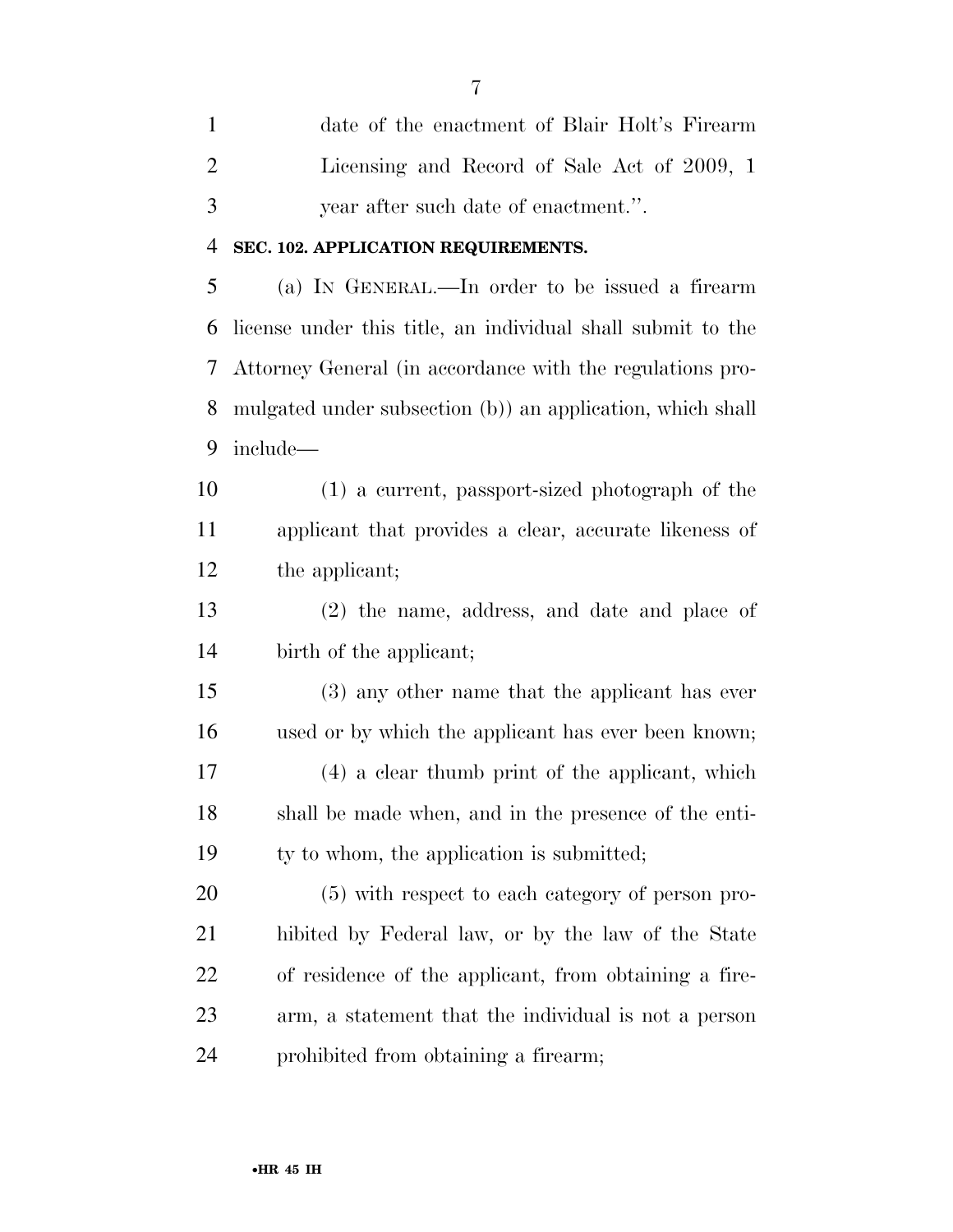| $\mathbf{1}$   | $(6)$ a certification by the applicant that the ap-    |
|----------------|--------------------------------------------------------|
| $\overline{2}$ | plicant will keep any firearm owned by the applicant   |
| 3              | safely stored and out of the possession of persons     |
| $\overline{4}$ | who have not attained 18 years of age;                 |
| 5              | (7) a certificate attesting to the completion at       |
| 6              | the time of application of a written firearms exam-    |
| 7              | ination, which shall test the knowledge and ability of |
| 8              | the applicant regarding—                               |
| 9              | (A) the safe storage of firearms, particu-             |
| 10             | larly in the vicinity of persons who have not at-      |
| 11             | tained 18 years of age;                                |
| 12             | (B) the safe handling of firearms;                     |
| 13             | (C) the use of firearms in the home and                |
| 14             | the risks associated with such use;                    |
| 15             | (D) the legal responsibilities of firearms             |
| 16             | owners, including Federal, State, and local laws       |
| 17             | relating to requirements for the possession and        |
| 18             | storage of firearms, and relating to reporting         |
| 19             | requirements with respect to firearms; and             |
| 20             | (E) any other subjects, as the Attorney                |
| 21             | General determines to be appropriate;                  |
| 22             | (8) an authorization by the applicant to release       |
| 23             | to the Attorney General or an authorized representa-   |
| 24             | tive of the Attorney General any mental health         |
| 25             | records pertaining to the applicant;                   |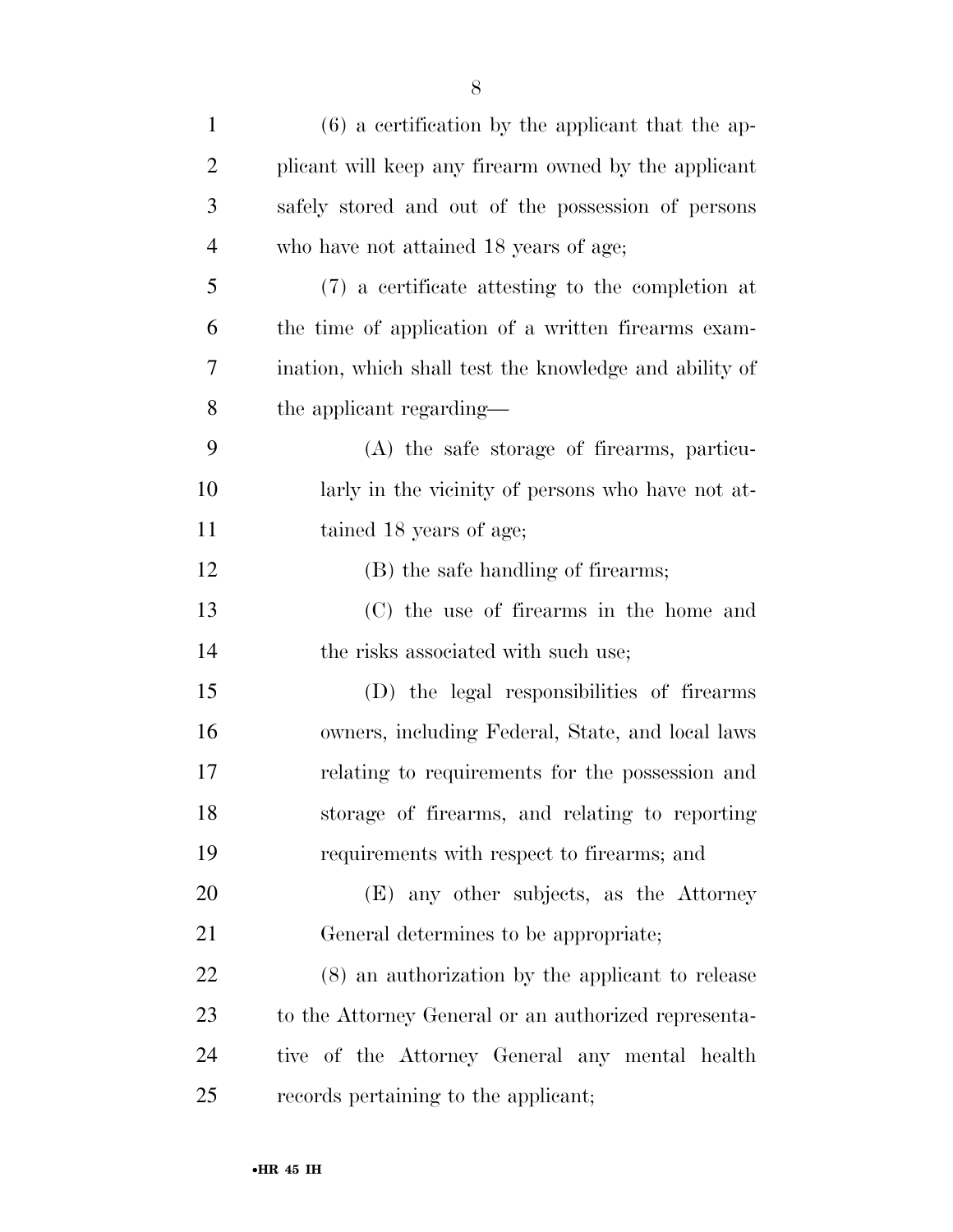(9) the date on which the application was sub-mitted; and

(10) the signature of the applicant.

 (b) REGULATIONS GOVERNING SUBMISSION.—The Attorney General shall promulgate regulations specifying procedures for the submission of applications to the Attor-ney General under this section, which regulations shall—

 (1) provide for submission of the application through a licensed dealer or an office or agency of the Federal Government designated by the Attorney General;

 (2) require the applicant to provide a valid identification document (as defined in section 1028(d)(2) of title 18, United States Code) of the applicant, containing a photograph of the applicant, to the licensed dealer or to the office or agency of the Federal Government, as applicable, at the time of submission of the application to that dealer, of-fice, or agency; and

 (3) require that a completed application be for- warded to the Attorney General not later than 48 hours after the application is submitted to the li- censed dealer or office or agency of the Federal Gov-ernment, as applicable.

(c) FEES.—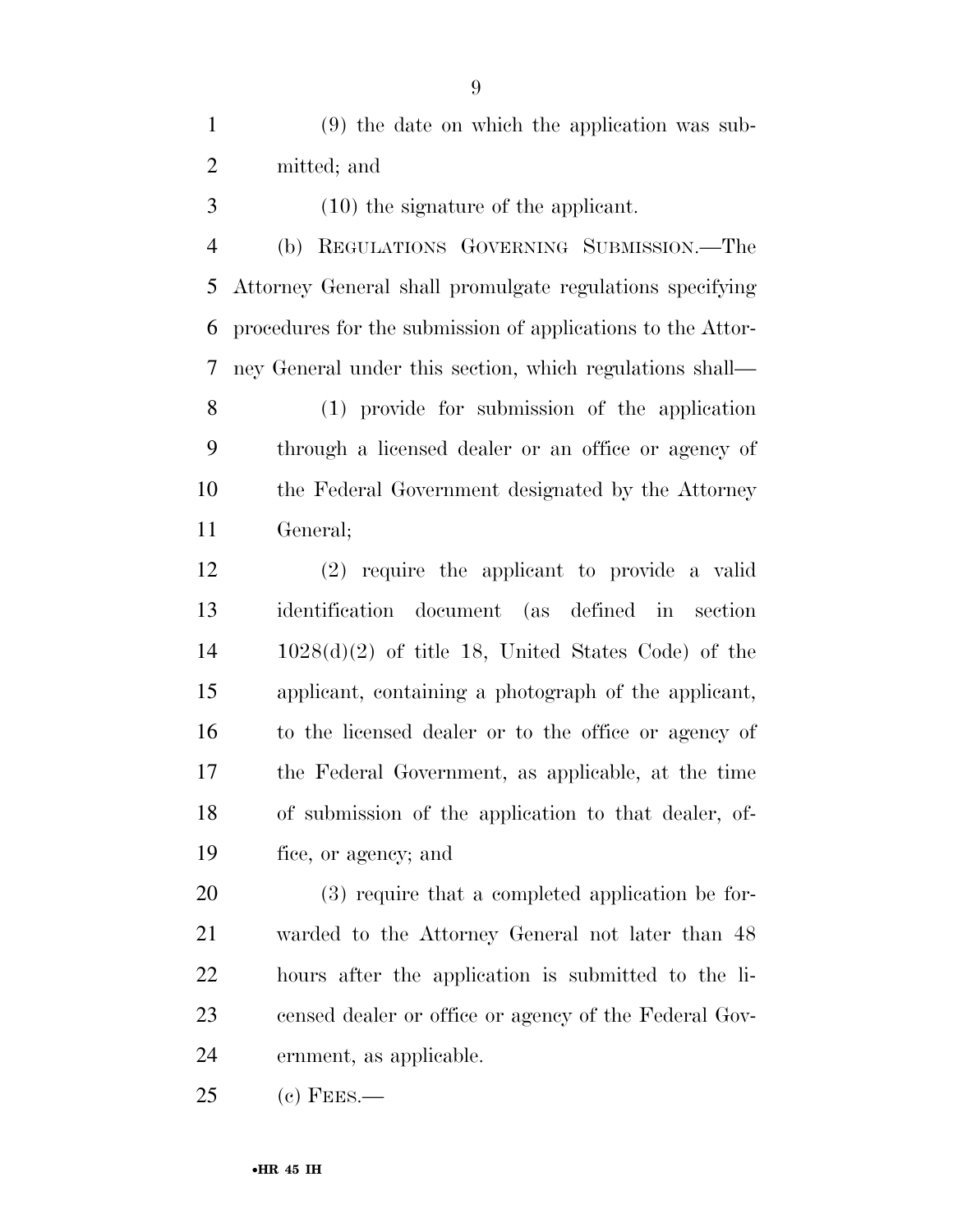(1) IN GENERAL.—The Attorney General shall charge and collect from each applicant for a license under this title a fee in an amount determined in ac-cordance with paragraph (2).

 (2) FEE AMOUNT.—The amount of the fee col- lected under this subsection shall be not less than the amount determined by the Attorney General to be necessary to ensure that the total amount of all fees collected under this subsection during a fiscal year is sufficient to cover the costs of carrying out this title during that fiscal year, except that such 12 amount shall not exceed \$25.

### **SEC. 103. ISSUANCE OF LICENSE.**

 (a) IN GENERAL.—The Attorney General shall issue a firearm license to an applicant who has submitted an application that meets the requirements of section 102 of this Act, if the Attorney General ascertains that the indi- vidual is not prohibited by subsection (g) or (n) of section 922 of title 18, United States Code, from receiving a fire-arm.

 (b) EFFECT OF ISSUANCE TO PROHIBITED PER- SON.—A firearm license issued under this section shall be null and void if issued to a person who is prohibited by subsection (g) or (n) of section 922 of title 18, United States Code, from receiving a firearm.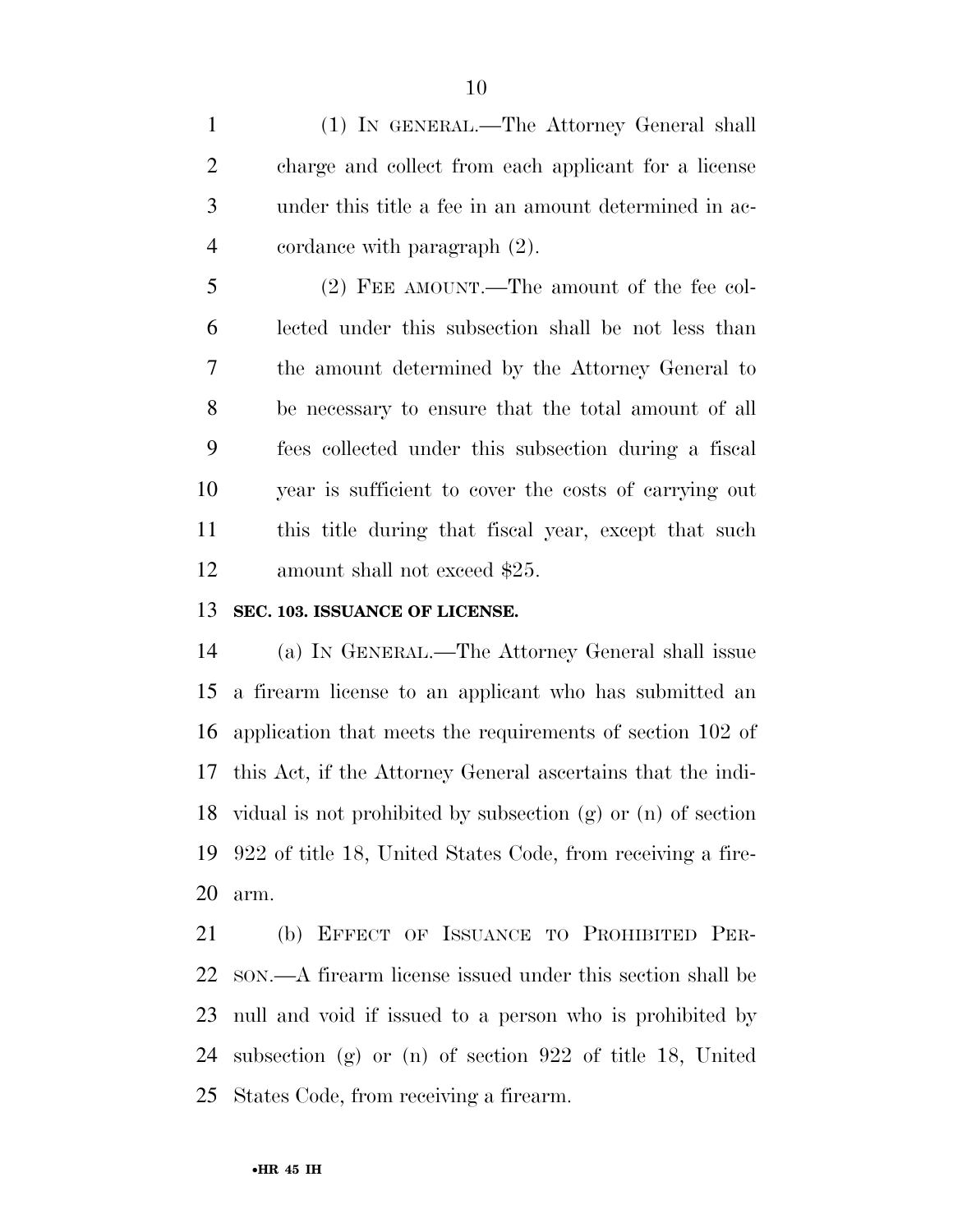| $\mathbf{1}$   | (c) FORM OF LICENSE.—A firearm license issued               |
|----------------|-------------------------------------------------------------|
| $\overline{2}$ | under this section shall be in the form of a tamper-resist- |
| 3              | ant card, and shall include—                                |
| $\overline{4}$ | (1) the photograph of the licensed individual               |
| 5              | submitted with the application;                             |
| 6              | (2) the address of the licensed individual;                 |
| 7              | (3) the date of birth of the licensed individual;           |
| 8              | (4) a license number, unique to each licensed               |
| 9              | individual;                                                 |
| 10             | (5) the expiration date of the license, which               |
| 11             | shall be the date that is 5 years after the initial an-     |
| 12             | niversary of the date of birth of the licensed indi-        |
| 13             | vidual following the date on which the license is           |
| 14             | issued (or in the case of a license renewal, following      |
| 15             | the date on which the license is renewed under sec-         |
| 16             | tion $104$ ;                                                |
| 17             | (6) the signature of the licensed individual pro-           |
| 18             | vided on the application, or a facsimile of the appli-      |
| 19             | cation; and                                                 |
| 20             | (7) centered at the top of the license, capital-            |
| 21             | ized, and in boldface type, the following:                  |
| 22             | "FIREARM LICENSE-NOT VALID<br>FOR<br>ANY                    |
| 23             | OTHER PURPOSE".                                             |
| 24             | SEC. 104. RENEWAL OF LICENSE.                               |

(a) APPLICATION FOR RENEWAL.—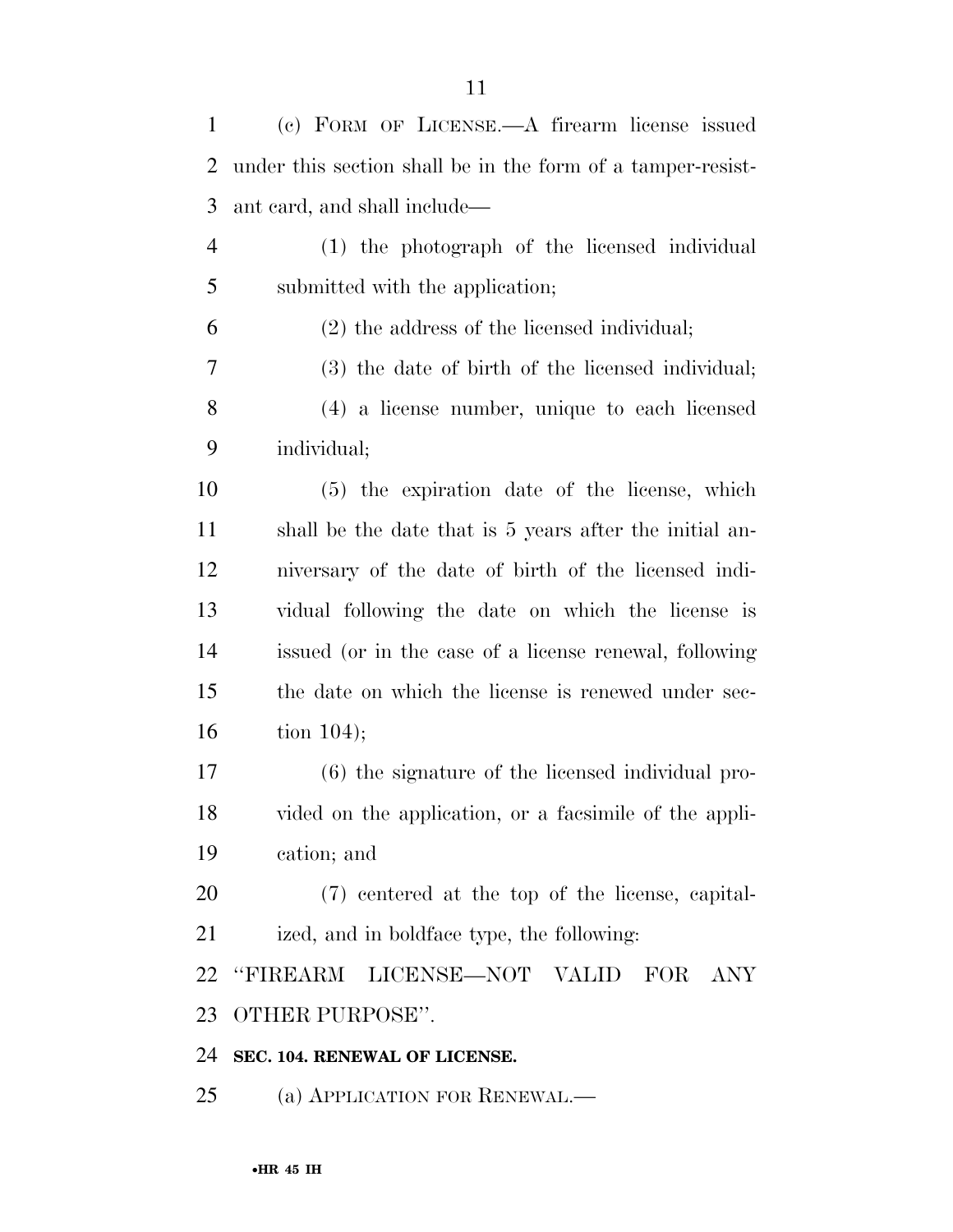| $\mathbf{1}$   | $(1)$ IN GENERAL.—In order to renew a firearm                         |
|----------------|-----------------------------------------------------------------------|
| $\overline{2}$ | license issued under this title, not later than 30 days               |
| 3              | before the expiration date of the license, the licensed               |
| $\overline{4}$ | individual shall submit to the Attorney General (in                   |
| 5              | accordance with the regulations promulgated under                     |
| 6              | paragraph $(3)$ , in a form approved by the Attorney                  |
| 7              | General, an application for renewal of the license.                   |
| 8              | (2) CONTENTS.—An application submitted                                |
| 9              | under paragraph $(1)$ shall include—                                  |
| 10             | $(A)$ a current, passport-sized photograph of                         |
| 11             | the applicant that provides a clear, accurate                         |
| 12             | likeness of the applicant;                                            |
| 13             | (B) current proof of identity of the li-                              |
| 14             | censed individual; and                                                |
| 15             | (C) the address of the licensed individual.                           |
| 16             | (3)<br>REGULATIONS GOVERNING SUBMISSION.-                             |
| 17             | The Attorney General shall promulgate regulations                     |
| 18             | specifying procedures for the submission of applica-                  |
| 19             | tions under this subsection.                                          |
| 20             | (b) ISSUANCE OF RENEWED LICENSE.—Upon ap-                             |
| 21             | proval of an application submitted under subsection (a)               |
| 22             | of this section, the Attorney General shall issue a renewed           |
| 23             | license, which shall meet the requirements of section                 |
|                | $24 \quad 103(c)$ , except that the license shall include the current |
|                | 25 photograph and address of the licensed individual, as pro-         |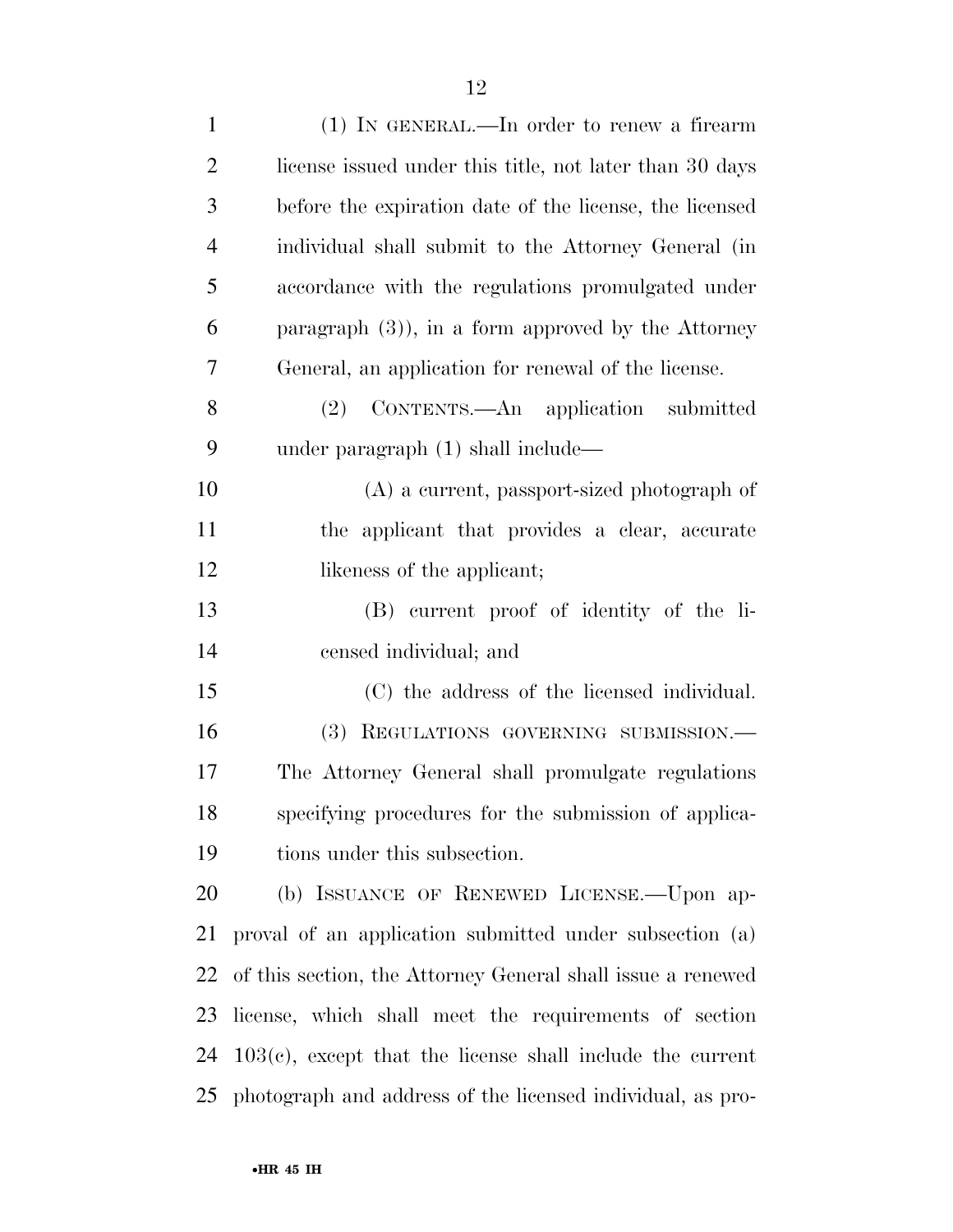vided in the application submitted under this section, and the expiration date of the renewed license, as provided in 3 section  $103(c)(5)$ .

### **SEC. 105. REVOCATION OF LICENSE.**

 (a) IN GENERAL.—If an individual to whom a license has been issued under this title subsequently becomes a person who is prohibited by subsection (g) or (n) of section 922 of title 18, United States Code, from receiving a fire-arm—

(1) the license is revoked; and

 (2) the individual shall promptly return the li-cense to the Attorney General.

 (b) ADMINISTRATIVE ACTION.—Upon receipt by the Attorney General of notice that an individual to whom a license has been issued under this title has become a per- son described in subsection (a), the Attorney General shall ensure that the individual promptly returns the license to the Attorney General.

# **TITLE II—RECORD OF SALE OR TRANSFER**

**SEC. 201. SALE OR TRANSFER REQUIREMENTS FOR QUALI-**

**FYING FIREARMS.** 

 Section 922 of title 18, United States Code, as amended by section 101 of this Act, is amended by adding at the end the following: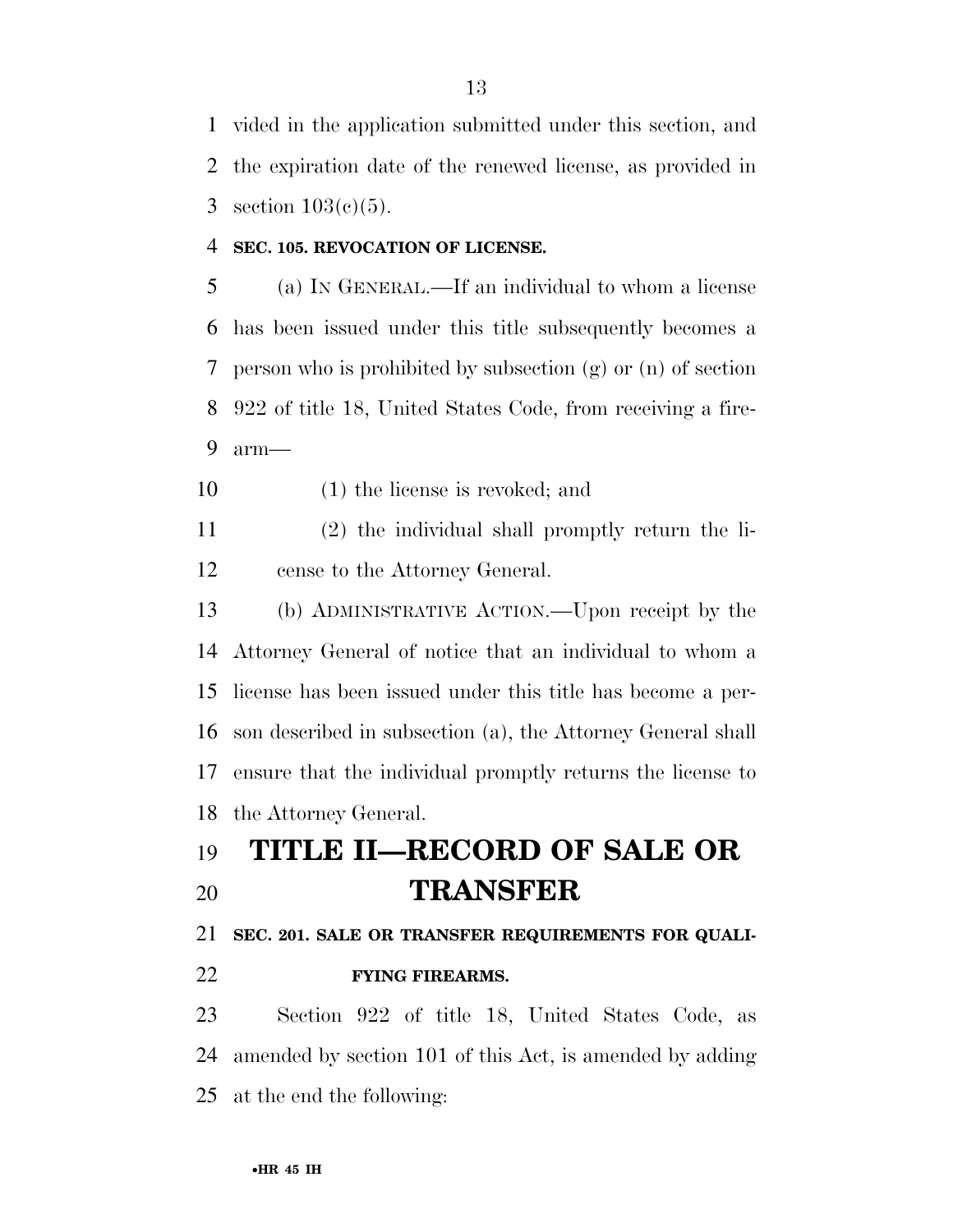| $\mathbf{1}$ | "(bb) UNAUTHORIZED SALE OR TRANSFER OF A                       |
|--------------|----------------------------------------------------------------|
| 2            | QUALIFYING FIREARM.—It shall be unlawful for any per-          |
| 3            | son to sell, deliver, or otherwise transfer a qualifying fire- |
| 4            | arm to, or for, any person who is not a licensed importer,     |
| 5            | licensed manufacturer, licensed dealer, or licensed col-       |
| 6            | lector, or to receive a qualifying firearm from a person       |
| 7            | who is not a licensed importer, licensed manufacturer, li-     |
| 8            | censed dealer, or licensed collector, unless, at the time and  |
| 9            | place of the transfer or receipt—                              |
| 10           | $\cdot$ (1) the transferee presents to a licensed dealer       |
| 11           | a valid firearm license issued to the transferee—              |
| 12           | "(A) under title I of Blair Holt's Firearm                     |
| 13           | Licensing and Record of Sale Act of 2009; or                   |
| 14           | $\lq\lq$ (B) pursuant to a State firearm licensing             |
| 15           | and record of sale system certified under sec-                 |
| 16           | tion 602 of Blair Holt's Firearm Licensing and                 |
| 17           | Record of Sale Act of 2009 established by the                  |
| 18           | State in which the transfer or receipt occurs;                 |
| 19           | $\lq(2)$ the licensed dealer contacts the Attorney             |
| 20           | General or the head of the State agency that admin-            |
| 21           | isters the certified system described in paragraph             |
| <u>22</u>    | $(1)(B)$ , as applicable, and receives notice that the         |
| 23           | transferee has been issued a firearm license de-               |
| 24           | scribed in paragraph (1) and that the license re-              |
| 25           | mains valid; and                                               |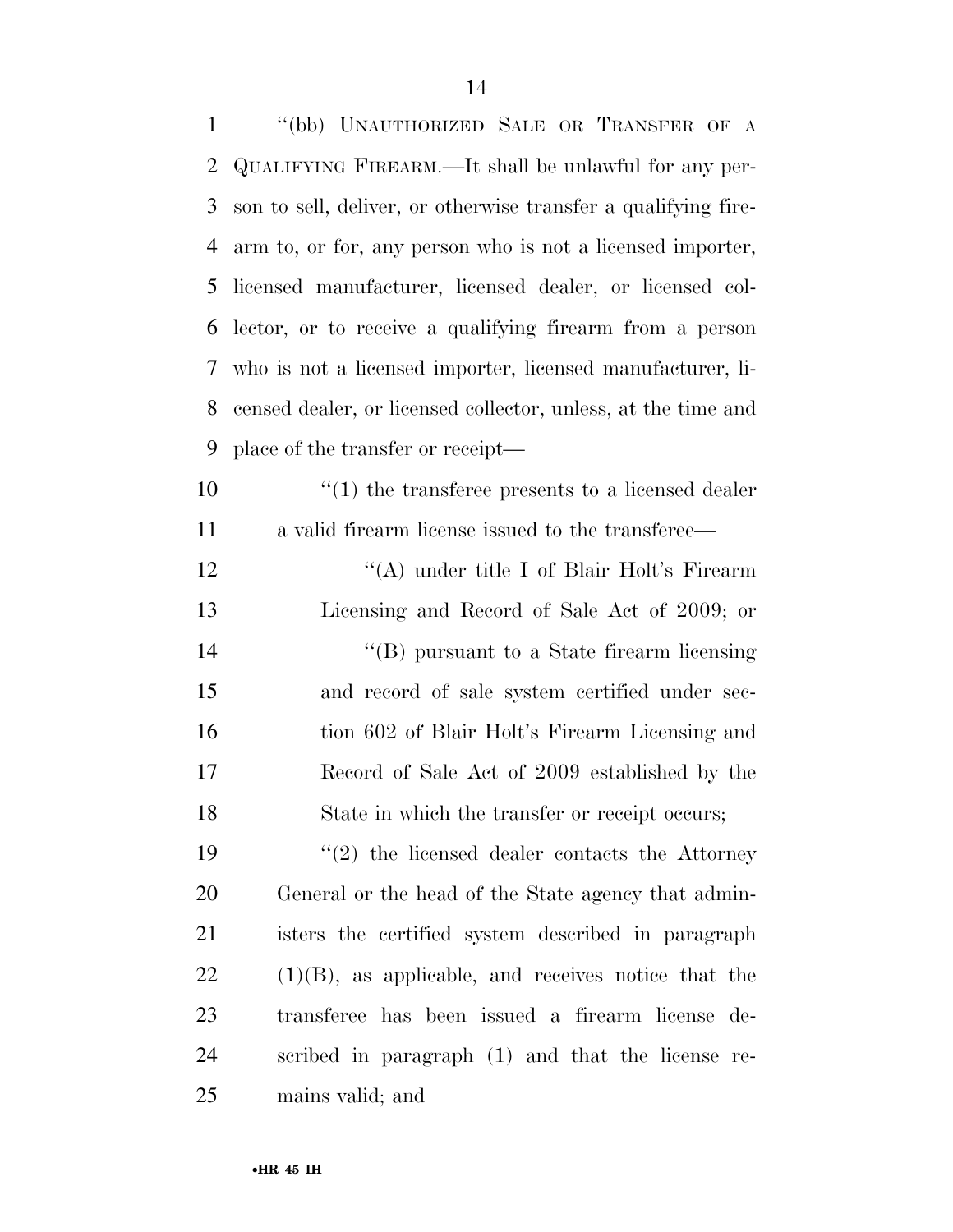1 ''(3) the licensed dealer records on a document (which, in the case of a sale, shall be the sales re- ceipt) a tracking authorization number provided by the Attorney General or the head of the State agen- cy, as applicable, as evidence that the licensed dealer has verified the validity of the license.''.

### **SEC. 202. FIREARM RECORDS.**

 (a) SUBMISSION OF SALE OR TRANSFER REPORTS.— Not later than 14 days after the date on which the trans- fer of qualifying firearm is processed by a licensed dealer under section 922(bb) of title 18, United States Code (as added by section 201 of this Act), the licensed dealer shall submit to the Attorney General (or, in the case of a li- censed dealer located in a State that has a State firearm licensing and record of sale system certified under section 602 of this Act, to the head of the State agency that ad- ministers that system) a report of that transfer, which shall include information relating to—

- (1) the manufacturer of the firearm;
- (2) the model name or number of the firearm;
- (3) the serial number of the firearm;
- (4) the date on which the firearm was received by the transferee;

 (5) the number of a valid firearm license issued to the transferee under title I of this Act; and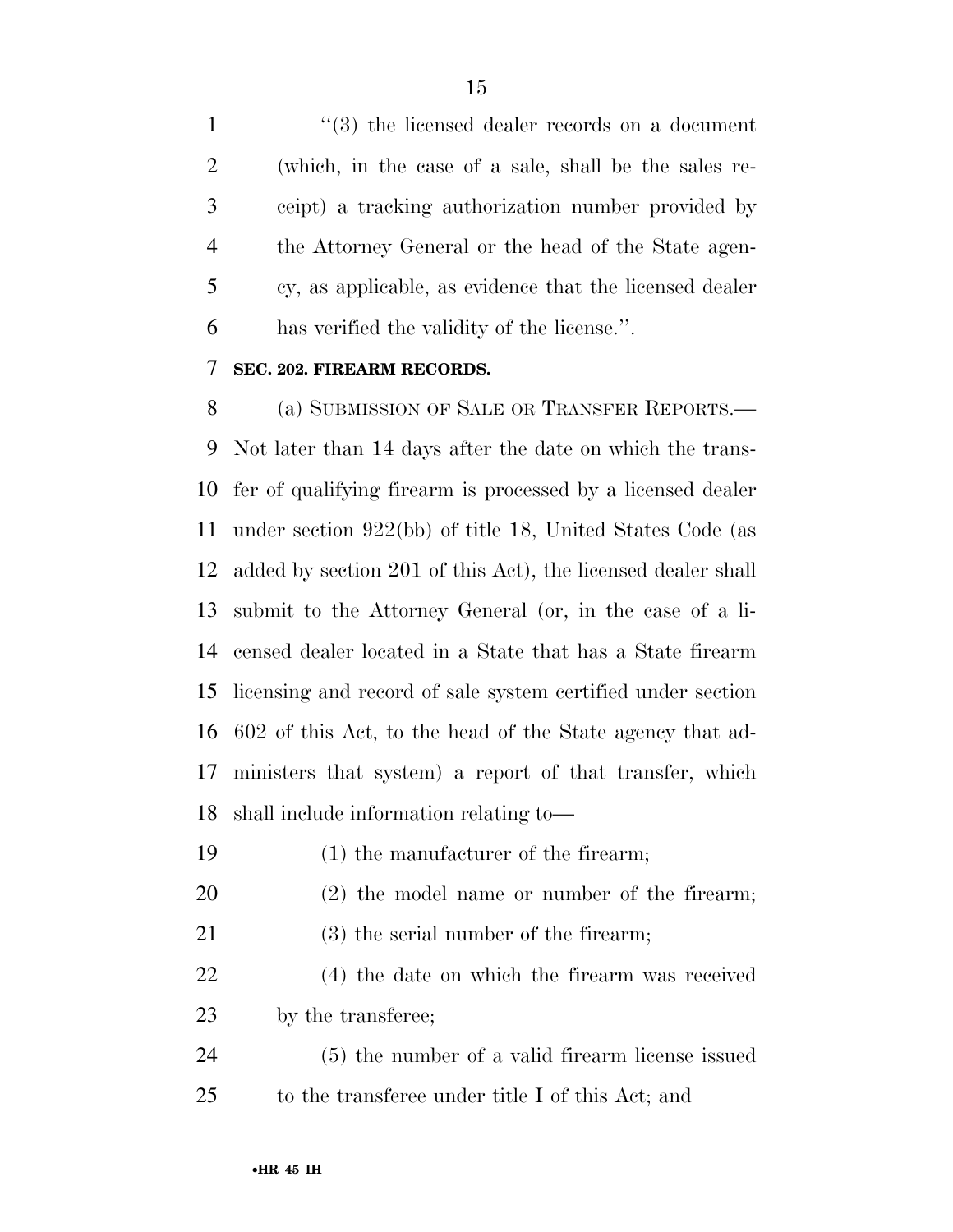(6) the name and address of the individual who 2 transferred the firearm to the transferee.

 (b) FEDERAL RECORD OF SALE SYSTEM.—Not later than 9 months after the date of the enactment of this Act, the Attorney General shall establish and maintain a Fed- eral record of sale system, which shall include the informa- tion included in each report submitted to the Attorney General under subsection (a).

 (c) ELIMINATION OF PROHIBITION ON ESTABLISH- MENT OF SYSTEM OF REGISTRATION.—Section 926(a) of title 18, United States Code, is amended by striking the second sentence.

# **TITLE III—ADDITIONAL PROHIBITIONS**

 **SEC. 301. UNIVERSAL BACKGROUND CHECK REQUIRE-MENT.** 

 Section 922 of title 18, United States Code, as amended by sections 101 and 201 of this Act, is amended by adding at the end the following:

20 "(cc) UNIVERSAL BACKGROUND CHECK REQUIRE-MENT.—

22 "(1) REQUIREMENT.—Except as provided in paragraph (2), it shall be unlawful for any person other than a licensed importer, licensed manufac-turer, licensed dealer, or licensed collector to sell, de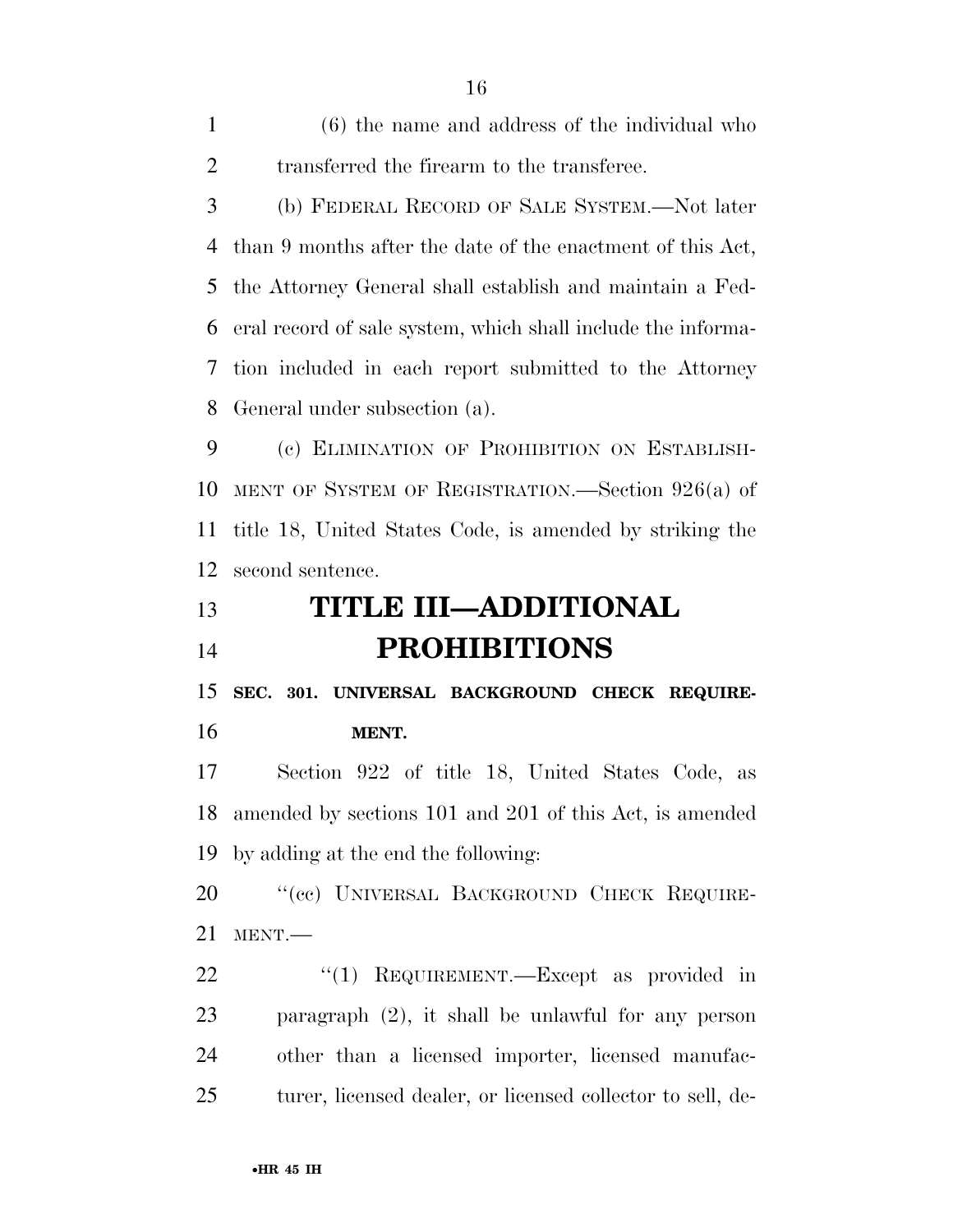liver, or otherwise transfer a firearm to any person other than such a licensee, unless the transfer is processed through a licensed dealer in accordance with subsection (t).

 ''(2) EXCEPTION.—Paragraph (1) shall not apply to the infrequent transfer of a firearm by gift, bequest, intestate succession or other means by an individual to a parent, child, grandparent, or grand- child of the individual, or to any loan of a firearm for any lawful purpose for not more than 30 days between persons who are personally known to each other.''.

## **SEC. 302. FAILURE TO MAINTAIN OR PERMIT INSPECTION OF RECORDS.**

 Section 922 of title 18, United States Code, as amended by sections 101, 201, and 301 of this Act, is amended by adding at the end the following:

18 "(dd) FAILURE TO MAINTAIN OR PERMIT INSPEC- TION OF RECORDS.—It shall be unlawful for a licensed manufacturer or a licensed dealer to fail to comply with section 202 of Blair Holt's Handgun Licensing and Record of Sale Act of 2009, or to maintain such records or supply such information as the Attorney General may require in order to ascertain compliance with such Act and the regulations and orders issued under such Act.''.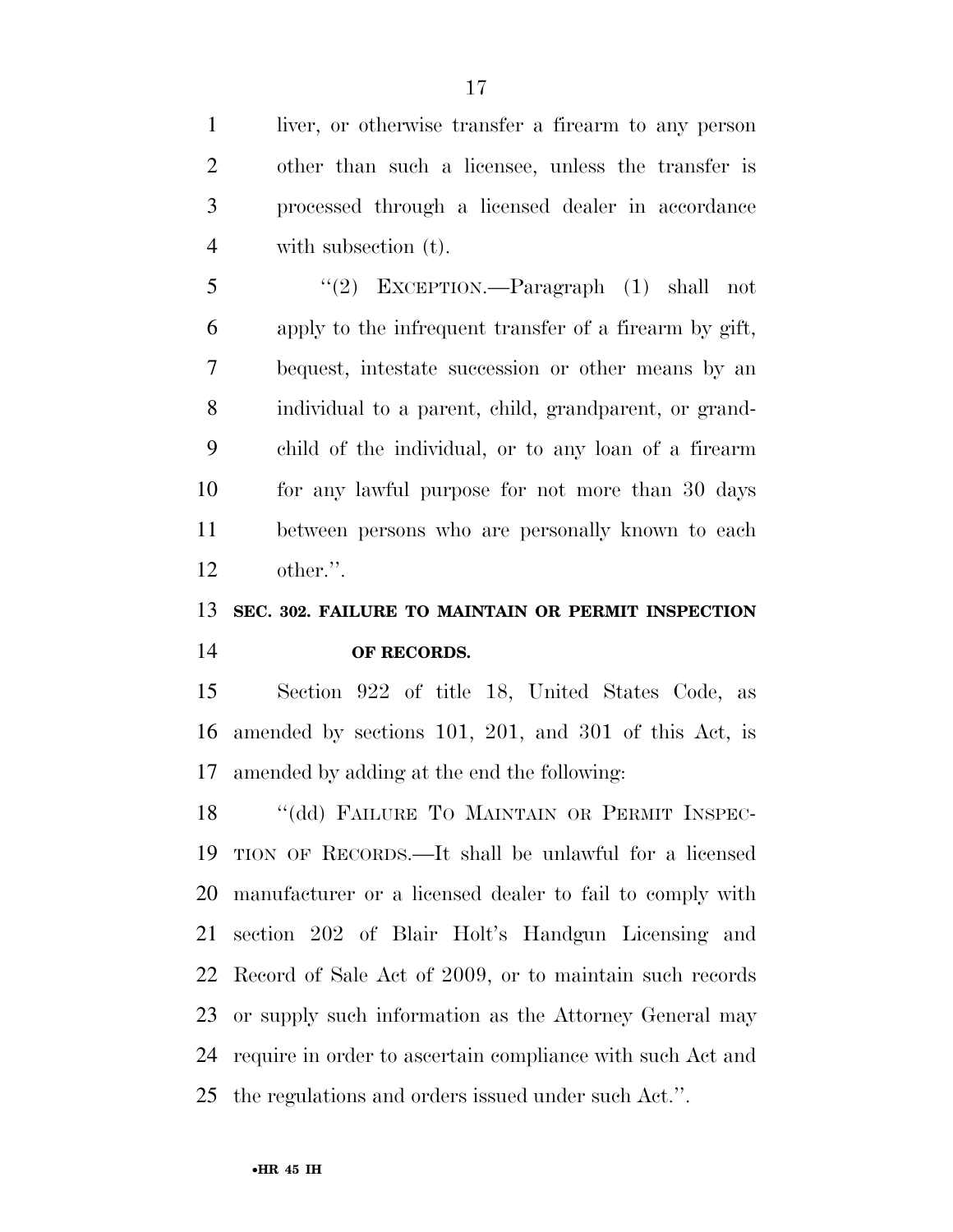Section 922 of title 18, United States Code, as amended by sections 101, 201, 301, and 302 of this Act, is amended by adding at the end the following:

 ''(ee) FAILURE TO REPORT LOSS OR THEFT OF FIREARM.—It shall be unlawful for any person who owns a qualifying firearm to fail to report the loss or theft of the firearm to the Attorney General within 72 hours after the loss or theft is discovered.''.

## **SEC. 304. FAILURE TO PROVIDE NOTICE OF CHANGE OF AD-DRESS.**

 Section 922 of title 18, United States Code, as amended by sections 101, 201, 301, 302, and 303 of this Act, is amended by adding at the end the following:

16 "(ff) FAILURE TO PROVIDE NOTICE OF CHANGE OF ADDRESS.—It shall be unlawful for any individual to whom a firearm license has been issued under title I of Blair Holt's Firearm Licensing and Record of Sale Act of 2009 to fail to report to the Attorney General a change in the address of that individual within 60 days of that change of address.''.

### **SEC. 305. CHILD ACCESS PREVENTION.**

 Section 922 of title 18, United States Code, as amended by sections 101, 201, 301, 302, 303, and 304 of this Act, is amended by adding at the end the following: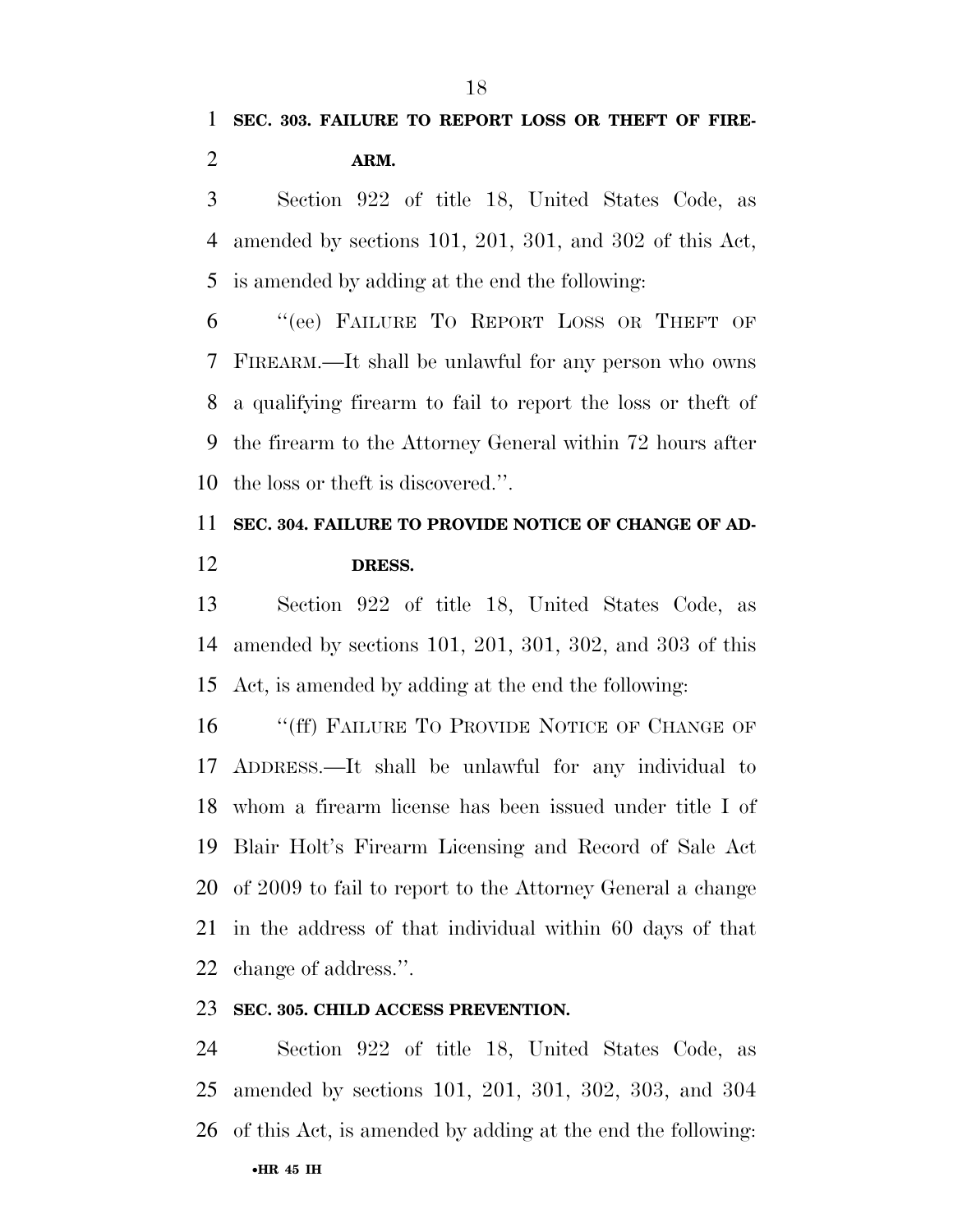| $\mathbf{1}$   | "(gg) CHILD ACCESS PREVENTION.—                        |
|----------------|--------------------------------------------------------|
| $\overline{2}$ | " $(1)$ DEFINITION OF CHILD.—In this sub-              |
| 3              | section, the term 'child' means an individual who has  |
| $\overline{4}$ | not attained the age of 18 years.                      |
| 5              | "(2) PROHIBITION AND PENALTIES.—Except as              |
| 6              | provided in paragraph $(3)$ , it shall be unlawful for |
| 7              | any person to keep a loaded firearm, or an unloaded    |
| 8              | firearm and ammunition for the firearm, any 1 of       |
| 9              | which has been shipped or transported in interstate    |
| 10             | or foreign commerce, within any premises that is       |
| 11             | under the custody or control of that person, if—       |
| 12             | "(A) that person—                                      |
| 13             | "(i) knows, or recklessly disregards                   |
| 14             | the risk, that a child is capable of gaining           |
| 15             | access to the firearm; and                             |
| 16             | $``$ (ii) either—                                      |
| 17             | "(I) knows, or recklessly dis-                         |
| 18             | regards the risk, that a child will use                |
| 19             | the firearm to cause the death of, or                  |
| 20             | serious bodily injury (as defined in                   |
| 21             | section 1365 of this title) to, the child              |
| 22             | or any other person; or                                |
| 23             | "(II) knows, or reasonably should                      |

know, that possession of the firearm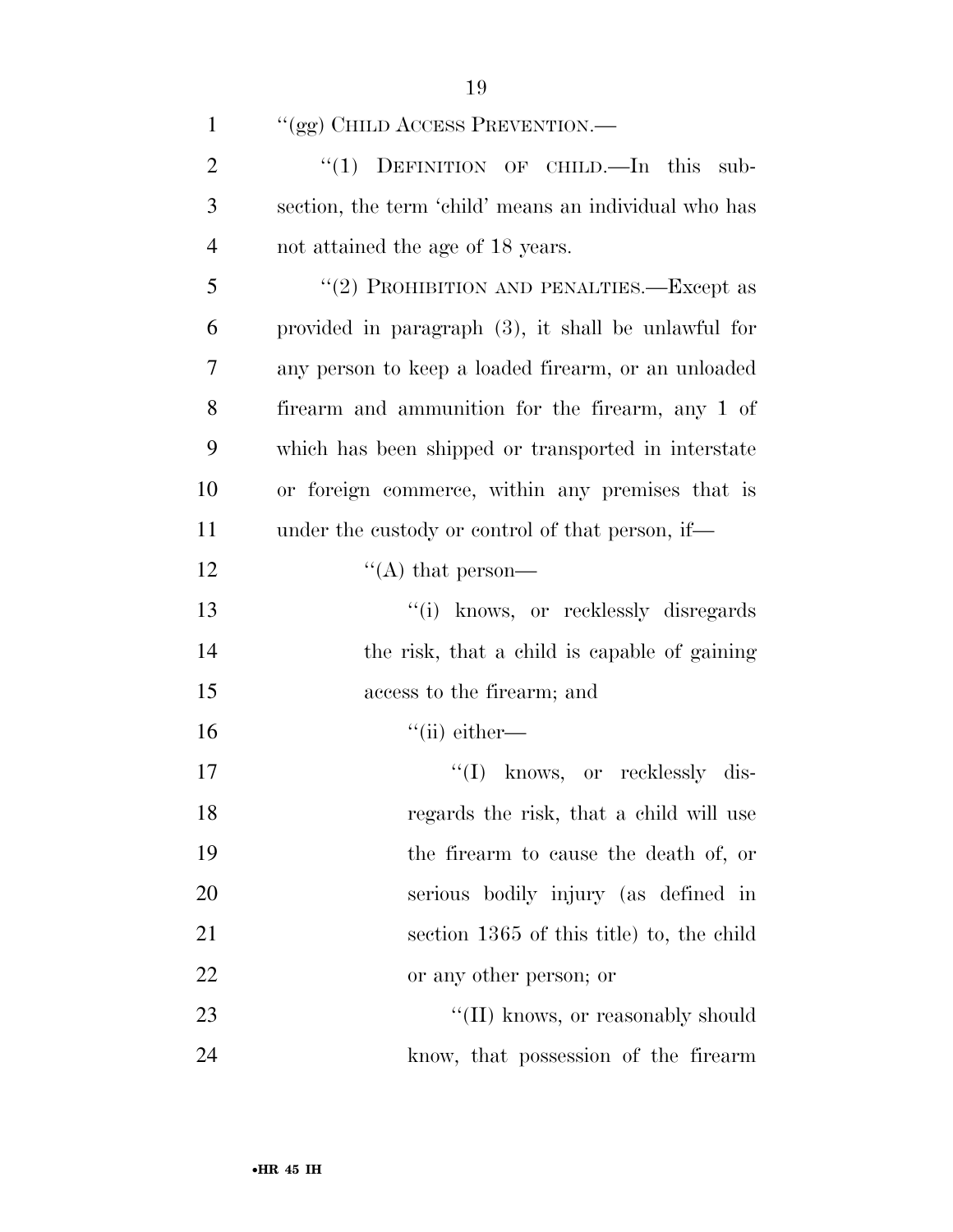| $\mathbf{1}$   | by a child is unlawful under Federal                |
|----------------|-----------------------------------------------------|
| $\overline{2}$ | or State law; and                                   |
| 3              | $\lq\lq (B)$ a child uses the firearm and the use   |
| $\overline{4}$ | of that firearm causes the death of, or serious     |
| 5              | bodily injury to, the child or any other person.    |
| 6              | "(3) EXCEPTIONS.—Paragraph (2) shall not            |
| $\overline{7}$ | apply if—                                           |
| 8              | $\lq\lq$ at the time the child obtained access,     |
| 9              | the firearm was secured with a secure gun stor-     |
| 10             | age or safety device;                               |
| 11             | $\lq\lq$ (B) the person is a peace officer, a mem-  |
| 12             | ber of the Armed Forces, or a member of the         |
| 13             | National Guard, and the child obtains the fire-     |
| 14             | arm during, or incidental to, the performance of    |
| 15             | the official duties of the person in that capacity; |
| 16             | $\lq\lq$ (C) the child uses the firearm in a lawful |
|                |                                                     |

 act of self-defense or defense of 1 or more other persons; or  $''(D)$  the person has no reasonable expecta-tion, based on objective facts and cir-

 cumstances, that a child is likely to be present on the premises on which the firearm is kept.''.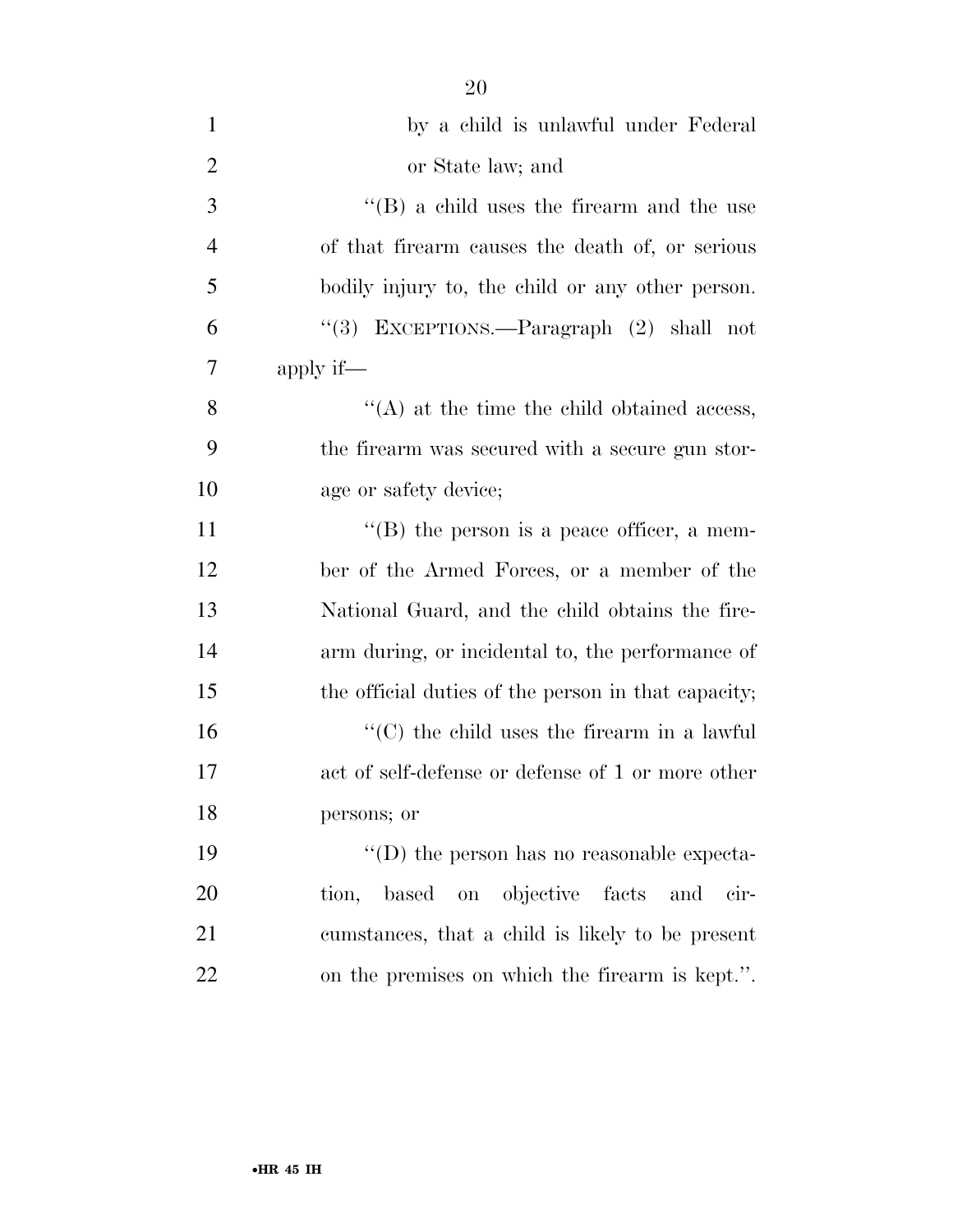## **TITLE IV—ENFORCEMENT**

### **SEC. 401. CRIMINAL PENALTIES.**

 (a) FAILURE TO POSSESS FIREARM LICENSE; FAIL- URE TO COMPLY WITH QUALIFYING FIREARM SALE OR TRANSFER REQUIREMENTS; FAILURE TO MAINTAIN OR PERMIT INSPECTION OF RECORDS.—Section 924(a) of title 18, United States Code, is amended by adding at the end the following:

 ''(8) Whoever knowingly violates subsection (aa), (bb), or (dd) of section 922 shall be fined under this title, imprisoned not more than 2 years, or both.''.

 (b) FAILURE TO COMPLY WITH UNIVERSAL BACK- GROUND CHECKS; FAILURE TO TIMELY REPORT LOSS OR THEFT OF A QUALIFYING FIREARM; FAILURE TO PRO- VIDE NOTICE OF CHANGE OF ADDRESS.—Section 16 924(a)(5) of such title is amended by striking "(s) or (t)" 17 and inserting  $f(t)$ , (ee), (ee), or (ff)".

 (c) CHILD ACCESS PREVENTION.—Section 924(a) of such title, as amended by subsection (a) of this section, is amended by adding at the end the following:

 $\qquad$  ''(9) Whoever violates section 105(a)(2) of Blair Holt's Handgun Licensing and Record of Sale Act of 2009, knowingly or having reason to believe that the per- son is prohibited by subsection (g) or (n) of section 922 of title 18, United States Code, from receiving a firearm,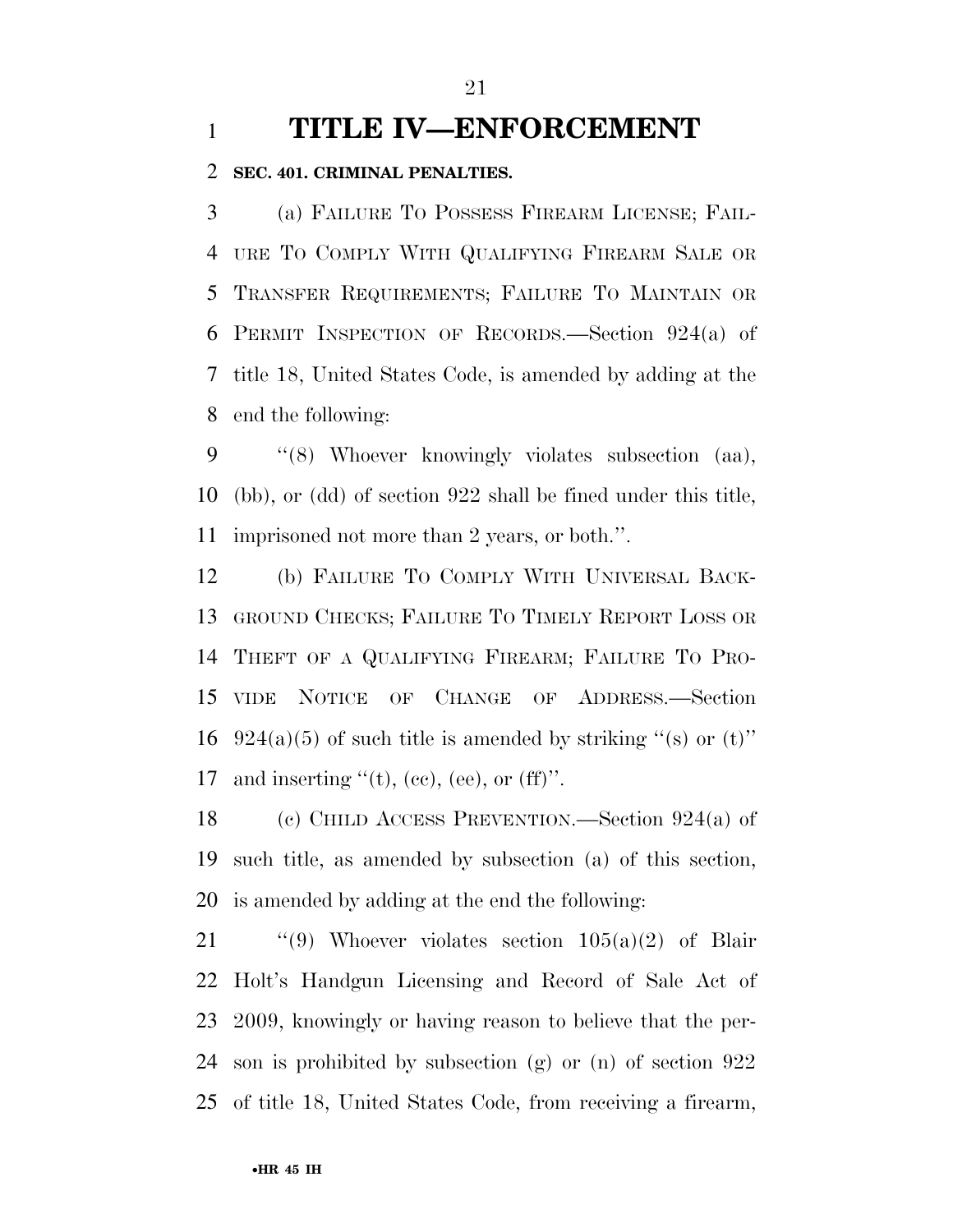shall be fined under this title, imprisoned not more than 10 years, or both.

 ''(10) Whoever violates section  $922(gg)$  shall be fined under this title, imprisoned not more than 5 years, or both.''.

### **SEC. 402. REGULATIONS.**

 (a) IN GENERAL.—The Attorney General shall issue regulations governing the licensing of possessors of quali- fying firearms and the recorded sale of qualifying fire- arms, consistent with this Act and the amendments made by this Act, as the Attorney General determines to be rea- sonably necessary to reduce or prevent deaths or injuries resulting from qualifying firearms, and to assist law en- forcement in the apprehension of owners or users of quali-fying firearms used in criminal activity.

 (b) MAXIMUM INTERVAL BETWEEN ISSUANCE OF PROPOSED AND FINAL REGULATION.—Not later than 120 days after the date on which the Attorney General issues a proposed regulation under subsection (a) with respect to a matter, the Attorney General shall issue a final regu-lation with respect to the matter.

### **SEC. 403. INSPECTIONS.**

 In order to ascertain compliance with this Act, the amendments made by this Act, and the regulations and orders issued under this Act, the Attorney General may,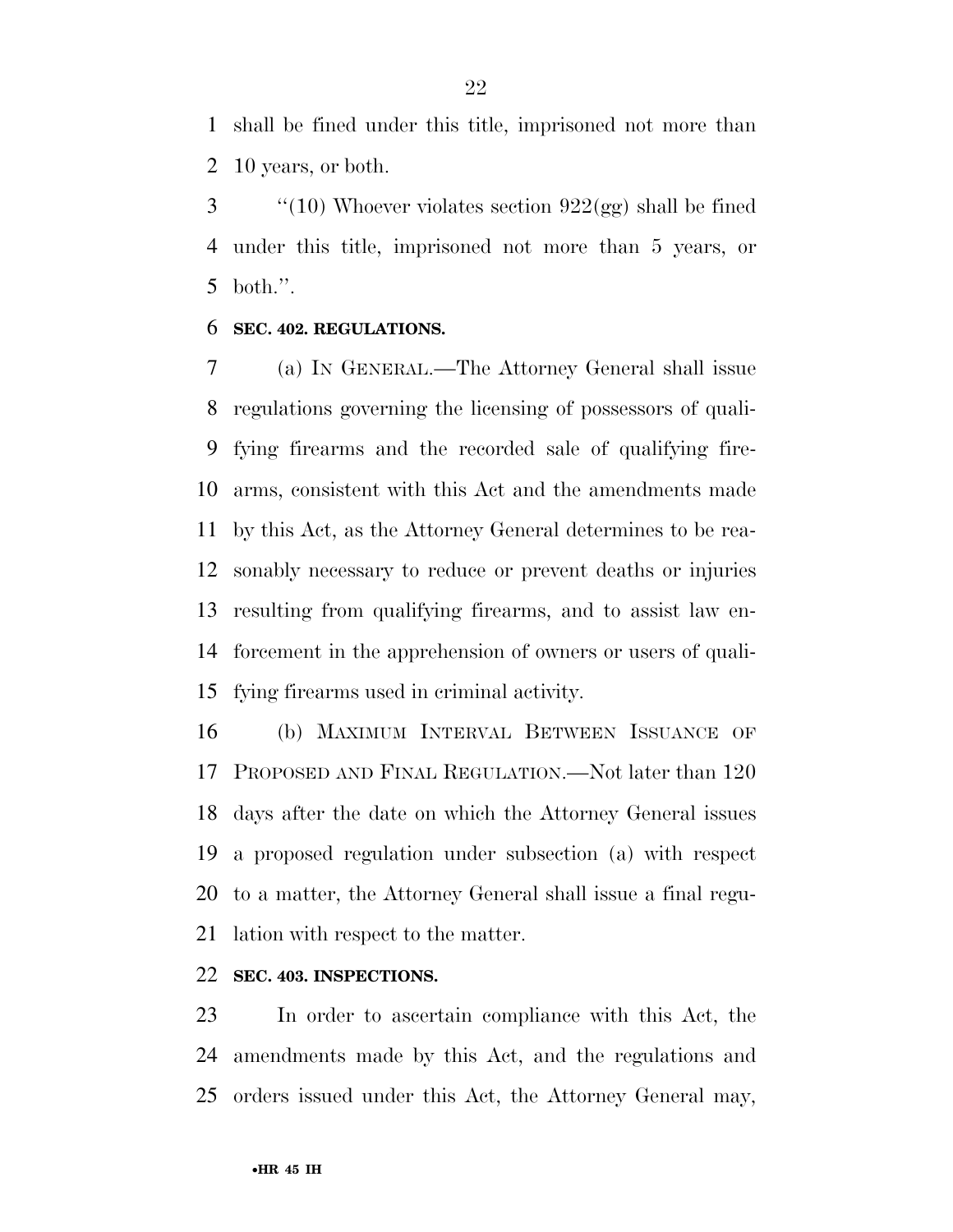during regular business hours, enter any place in which firearms or firearm products are manufactured, stored, or held, for distribution in commerce, and inspect those areas where the products are so manufactured, stored, or held.

**SEC. 404. ORDERS.** 

 The Attorney General may issue an order prohibiting the sale or transfer of any firearm that the Attorney Gen- eral finds has been transferred or distributed in violation of this Act, an amendment made by this Act, or a regula-tion issued under this Act.

### **SEC. 405. INJUNCTIVE ENFORCEMENT.**

 The Attorney General may bring an action to restrain any violation of this Act or an amendment made by this Act in the district court of the United States for any dis- trict in which the violation has occurred, or in which the defendant is found or transacts business.

## **TITLE V—FIREARM INJURY**

## **INFORMATION AND RESEARCH**

### **SEC. 501. DUTIES OF THE ATTORNEY GENERAL.**

(a) IN GENERAL.—The Attorney General shall—

 (1) establish and maintain a firearm injury in- formation clearinghouse to collect, investigate, ana- lyze, and disseminate data and information relating to the causes and prevention of death and injury as-sociated with firearms;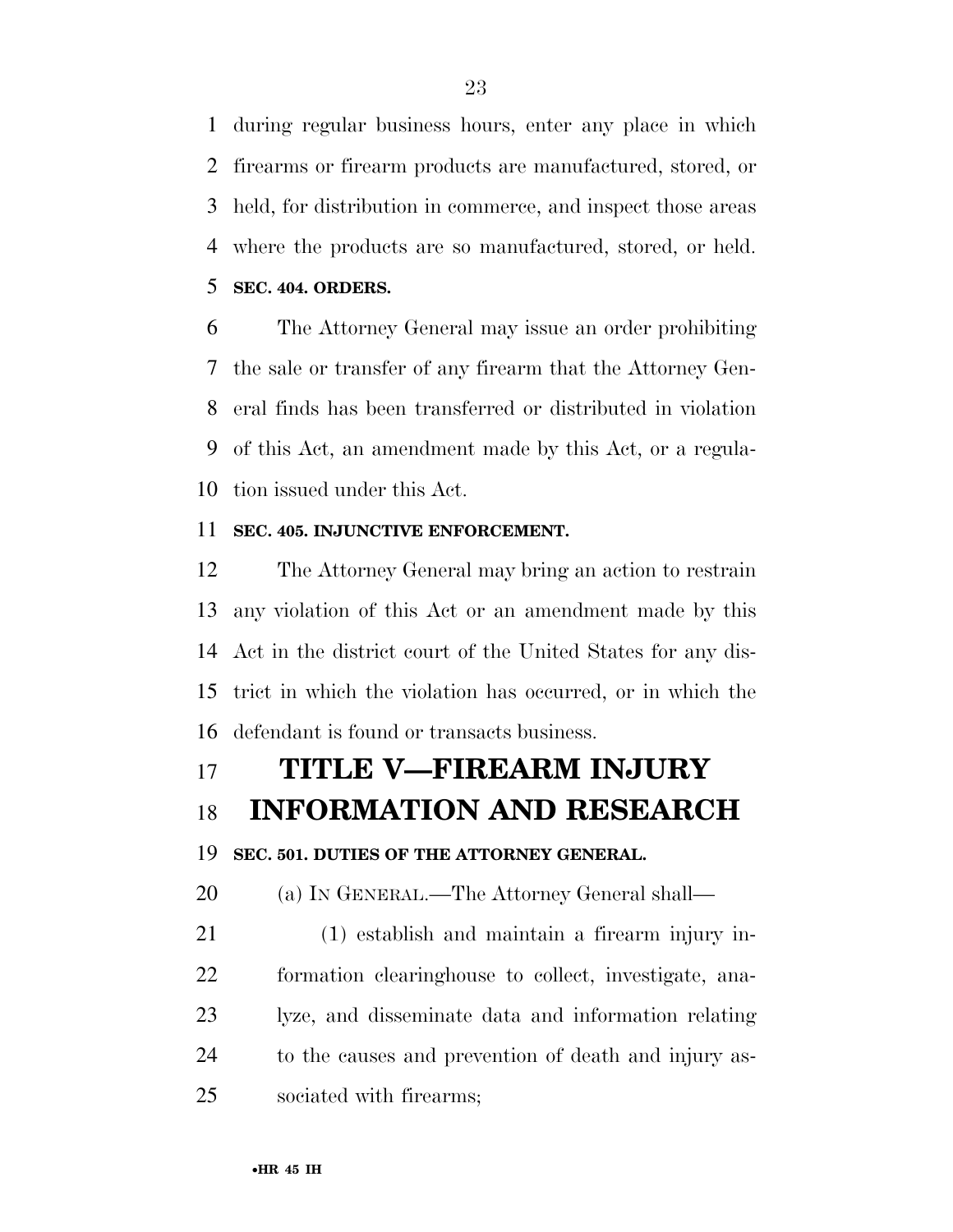(2) conduct continuing studies and investiga- tions of firearm-related deaths and injuries; and (3) collect and maintain current production and sales figures for each licensed manufacturer. (b) AVAILABILITY OF INFORMATION.—Periodically, but not less frequently than annually, the Attorney Gen- eral shall report to the Congress and make available to the public a report on the activities of the Attorney Gen-eral under subsection (a).

# **TITLE VI—EFFECT ON STATE LAW**

### **SEC. 601. EFFECT ON STATE LAW.**

 (a) IN GENERAL.—This Act and the amendments made by this Act may not be construed to preempt any provision of the law of any State or political subdivision of that State, or prevent a State or political subdivision of that State from enacting any provision of law regulating or prohibiting conduct with respect to firearms, except to the extent that the provision of law is inconsistent with any provision of this Act or an amendment made by this Act, and then only to the extent of the inconsistency.

 (b) RULE OF INTERPRETATION.—A provision of State law is not inconsistent with this Act or an amend- ment made by this Act if the provision imposes a regula-tion or prohibition of greater scope or a penalty of greater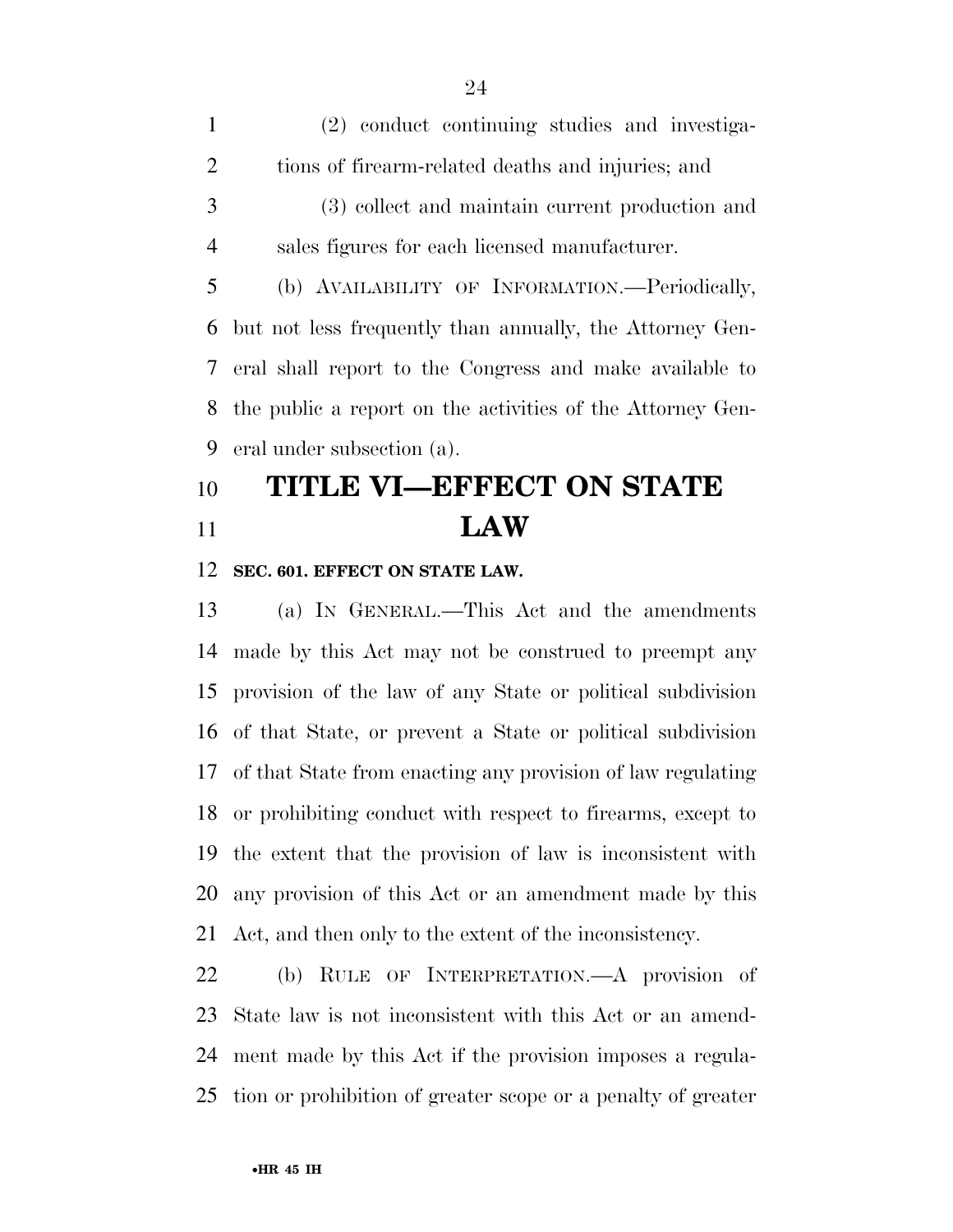severity than a corresponding prohibition or penalty im- posed by this Act or an amendment made by this Act. **SEC. 602. CERTIFICATION OF STATE FIREARM LICENSING SYSTEMS AND STATE FIREARM RECORD OF SALE SYSTEMS.** 

 Upon a written request of the chief executive officer of a State, the Attorney General may certify—

 (1) a firearm licensing system established by a State, if State law requires the system to satisfy the requirements applicable to the Federal firearm li-censing system established under title I; or

 (2) a firearm record of sale system established by a State, if State law requires the head of the State agency that administers the system to submit to the Federal firearm record of sale system estab- lished under section 202(b) a copy of each report submitted to the head of the agency under section 202(a), within 7 days after receipt of the report.

# **TITLE VII—RELATIONSHIP TO OTHER LAW**

 **SEC. 701. SUBORDINATION TO ARMS EXPORT CONTROL ACT.** 

 In the event of any conflict between any provision of this Act or an amendment made by this Act, and any pro-vision of the Arms Export Control Act (22 U.S.C. 2751),